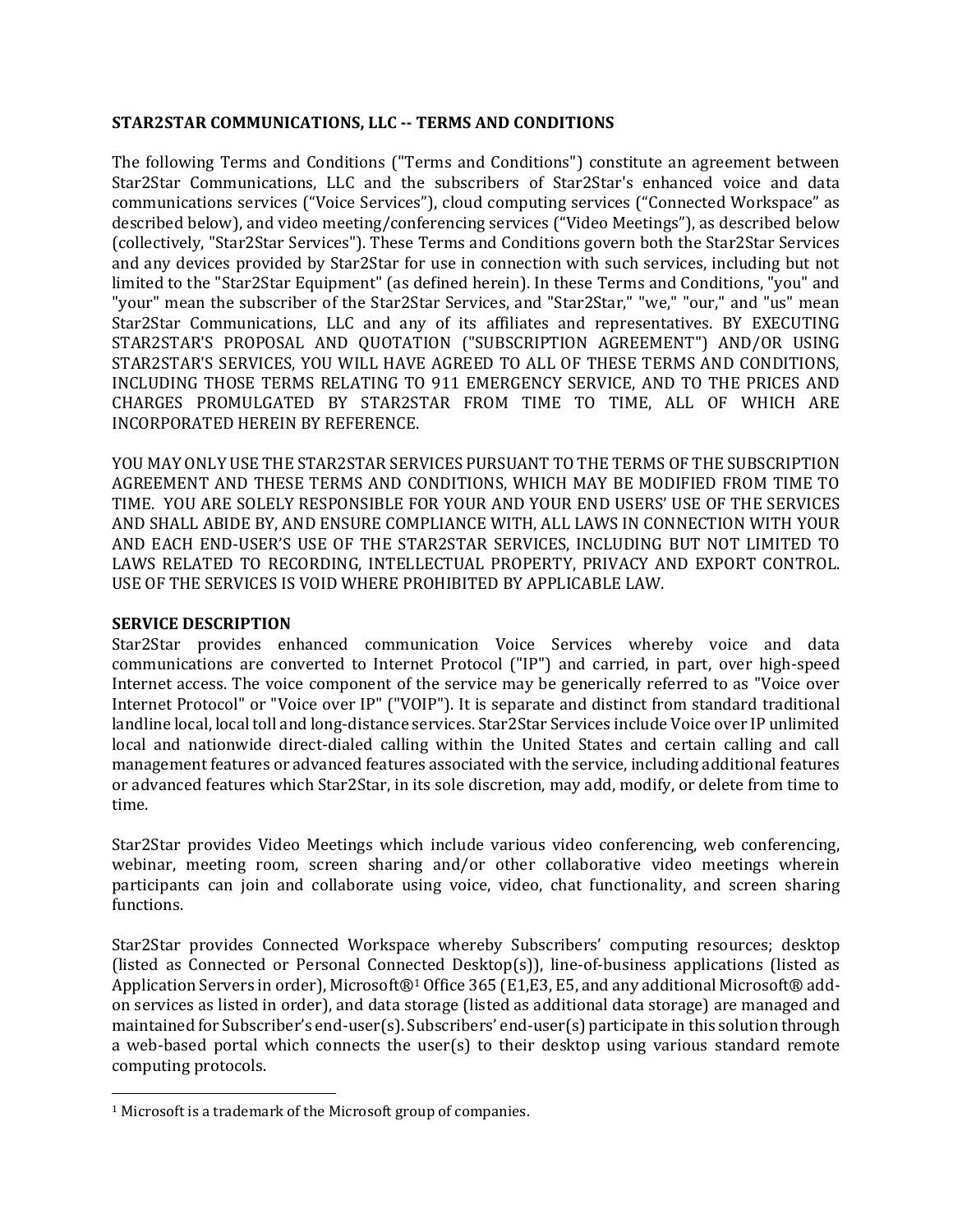Star2Star Services do not support 0+ calling (including without limitation collect, third party billing or calling card calling). Star2Star Services do not support international Multimedia Messaging Service ("MMS"). MMS and Short Message Service ("SMS") (collectively "Messaging") does not provide any audio and/or voice capabilities and/or features. Star2Star's Service may not support 900, 311, 511 and/or other x11 services (other than 911 and 411, which are provided for elsewhere in these Terms and Conditions) in one or more (or all) service areas.

You acknowledge and understand that Star2Star Services are not a telephone service. Important distinctions (some, but not necessarily all, of which are described in these Terms and Conditions) exist between telephone service and the service provided by Star2Star. Star2Star Services are not subject to the same regulatory regime as traditional telephone services. This fact may limit or otherwise affect your rights of redress before federal, state or local telecommunications regulatory agencies.

You acknowledge and agree that Messaging interoperability is an evolving standard. Messages are exchanged between service providers on a best efforts basis, and Star2Star does not guarantee delivery.

Content Standards are found in Star2Star's [Terms of Use.](file:///C:/Users/Josh/ND%20Office%20Echo/VAULT-1AUYPOA2/www.star2star.com/applications-terms-of-use)

# **SERVICE REQUIREMENTS**

Star2Star Services may require (a) specialized subscriber site equipment called On-Premise Equipment ("OPE," "Device" or "Star2Star Equipment") obtained through Star2Star or its authorized dealers that allows connectivity from a VOIP telephone handset (provided by Star2Star) to your broadband connection and which Star2Star will install on your premises; and (b) a broadband connection to the Internet (T1, DSL, Fiber-optic, Wi-Max or Cable) with at least 768Kbps continuous upload capacity that you will provide at your own expense. Since Video Meetings and Voice over IP are dependent on the broadband connection, the availability of an adequate power supply and correct OPE configuration, Star2Star does not guarantee that the Star2Star Services will be continuous or error-free. In addition, Star2Star Services may, from time to time, be interrupted for equipment, network, or facility upgrades or modifications.

Changes in Internet speed may affect voice and/or video quality and/or require different Star2Star Equipment and Star2Star Services. If optimal Star2Star Equipment is not in use at your location based on your network and facility conditions, including changes for any reason, you may need to upgrade Star2Star Equipment, specifically the StarBox® Voice Optimized SD-WAN ("StarBox®") to optimize services and voice quality. An upgrade in Star2Star Equipment will not be considered replacement of a Covered Component, and you will be required to cover the cost of such an upgrade. You acknowledge and agree that service requirements, which may be changed from time to time, are your responsibility.

# **STAR2STAR 911 EMERGENCY SERVICE**

PLEASE READ THE INFORMATION BELOW ABOUT 911 EMERGENCY SERVICE CAREFULLY. BY USING STAR2STAR'S SERVICES, YOU ACKNOWLEDGE AND AGREE TO ALL OF THE INFORMATION BELOW REGARDING THE STAR2STAR 911 EMERGENCY SERVICE, AND THE DISTINCTIONS BETWEEN SUCH SERVICE AND TRADITIONAL 911 OR ENHANCED 911 ("e911") CALLS.

YOU ACKNOWLEDGE AND UNDERSTAND THAT STAR2STAR OFFERS A 911 EMERGENCY SERVICE AS DESCRIBED HEREIN AND THAT SUCH 911 DIALING IS DIFFERENT IN A NUMBER OF IMPORTANT WAYS (SOME, BUT NOT NECESSARILY ALL, OF WHICH ARE DESCRIBED IN THESE TERMS AND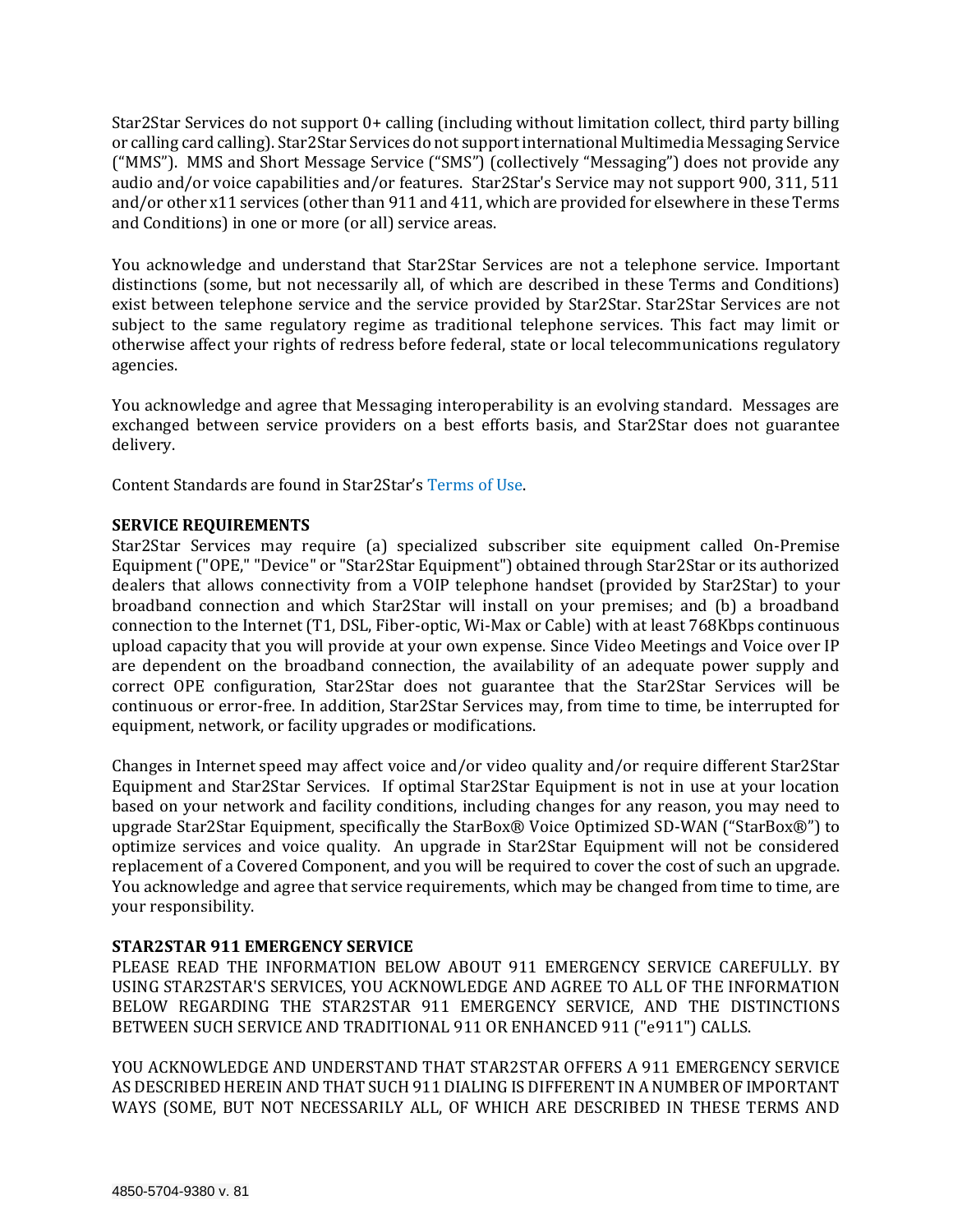CONDITIONS) FROM TRADITIONAL 911 SERVICE, AND THAT WE HAVE TOLD YOU THAT STAR2STAR SERVICES DO NOT SUPPORT TRADITIONAL 911 OR e911. STAR2STAR 911 EMERGENCY SERVICE CANNOT BE USED IN CONJUNCTION WITH A SOFTPHONE APPLICATION AND IS ONLY AVAILABLE ON STAR2STAR-PROVIDED DEVICES OR EQUIPMENT. YOU AGREE TO INFORM ALL EMPLOYEES, INDEPENDENT CONTRACTORS, GUESTS, VISITORS AND OTHER THIRD PERSONS WHO MAY BE PRESENT AT THE PHYSICAL LOCATION WHERE YOU UTILIZE STAR2STAR SERVICES OF THE NON-AVAILABILITY OF TRADITIONAL 911 OR e911 DIALING, OR "TEXT-TO-911" FROM YOUR STAR2STAR SERVICES AND DEVICE(S) AND TO INFORM THEM OF THE IMPORTANT DIFFERENCES AND LIMITATIONS OF STAR2STAR 911 EMERGENCY SERVICE AS COMPARED WITH TRADITIONAL 911 OR e911 DIALING THAT ARE SET FORTH IN THESE TERMS AND CONDITIONS.

# **911-TYPE DIALING CAPABILITIES WITH STAR2STAR SERVICES**

WHEN YOU DIAL 911 ON YOUR PHONE UTILIZING STAR2STAR'S VOICE SERVICE, YOUR CALL MAY BE ROUTED TO A DIFFERENT DISPATCHER FROM THAT USED FOR TRADITIONAL 911 DIALING. THE DISPATCHER MAY BE LOCATED AT A PUBLIC SAFETY ANSWERING POINT ("PSAP") DESIGNATED FOR THE ADDRESS YOU LISTED AT THE TIME YOU REGISTERED FOR THE SERVICE OR OTHER BACKUP EMERGENCY ANSWERING SERVICES. STAR2STAR RELIES ON THIRD PARTIES FOR THE FORWARDING OF INFORMATION UNDERLYING SUCH ROUTING, AND, ACCORDINGLY, STAR2STAR AND ITS THIRD PARTY PROVIDER(S) DISCLAIM ANY AND ALL LIABILITY OR RESPONSIBILITY IN THE EVENT SUCH INFORMATION OR ROUTING IS INCORRECT. IN ADDITION, STAR2STAR'S 911 EMERGENCY SERVICE HAS FEWER CAPABILITIES THAN TRADITIONAL 911 OR e911 SERVICE AS FOLLOWS:

STAR2STAR 911 EMERGENCY SERVICE IS AVAILABLE ONLY AT THE PHYSICAL STREET ADDRESS REGISTERED WITH STAR2STAR FOR THE PARTICULAR AREA CODE AND PHONE NUMBER AND MAY NOT BE AVAILABLE AT ALL FOR PHONES THAT MOVE FROM LOCATION TO LOCATION.

YOU ACKNOWLEDGE AND AGREE THAT STAR2STAR'S 911 EMERGENCY SERVICE WILL BE AVAILABLE ONLY AT THE PHYSICAL ADDRESS ASSOCIATED WITH THE PARTICULAR AREA CODE AND PHONE NUMBER ASSIGNED TO YOU. YOU ALSO ACKNOWLEDGE AND AGREE THAT STAR2STAR'S 911 EMERGENCY SERVICE WILL NOT BE AVAILABLE TO YOU IF THE NUMBER ON THE HANDSET IS BLOCKED. YOU FURTHER ACKNOWLEDGE AND AGREE THAT STAR2STAR'S EMERGENCY SERVICE WILL NOT BE AVAILABLE TO A PARTICULAR CUSTOMER AND NEITHER STAR2STAR NOR ITS UNDERLYING SERVICE PROVIDERS SHALL HAVE ANY LIABILITY TO YOU OR ANY OTHER THIRD PARTY FOR FAILURE TO PROVIDE 911 SERVICES TO YOU IN THE EVENT OF THE ASSIGNMENT OF AN AREA CODE AND PHONE NUMBER TO YOU LOCATED OUTSIDE OF THE EXCHANGE AREA ASSOCIATED WITH YOUR PHYSICAL STREET ADDRESS OR RELOCATION OF THE TELEPHONE DEVICE TO WHICH AN AREA CODE AND PHONE NUMBER HAS BEEN ASSIGNED TO A LOCATION OTHER THAN YOUR PHYSICAL STREET ADDRESS AS REGISTERED WITH STAR2STAR. STAR2STAR MAY ASSESS A FEE FOR INCORRECT IDENTIFICATION OF STREET ANDRESS AND/OR MISCONFIGURED SERVICES WHICH RESULT FROM SUCH MISIDENTIFICATION.

### **FAILURE TO DESIGNATE THE CORRECT PHYSICAL STREET ADDRESS**

IF YOU DO NOT CORRECTLY IDENTIFY THE ACTUAL CURRENT AND CORRECT PHYSICAL STREET ADDRESS LOCATION WHERE YOUR STAR2STAR EQUIPMENT WILL BE LOCATED AT THE TIME YOU REGISTER FOR STAR2STAR EMERGENCY SERVICE, 911 COMMUNICATIONS MAY BE MISDIRECTED TO AN INCORRECT LOCAL EMERGENCY SERVICE PROVIDER.

When activating Star2Star Services, you must provide the actual physical street address where the device will be located, not a post office box, mail drop or similar address. You acknowledge and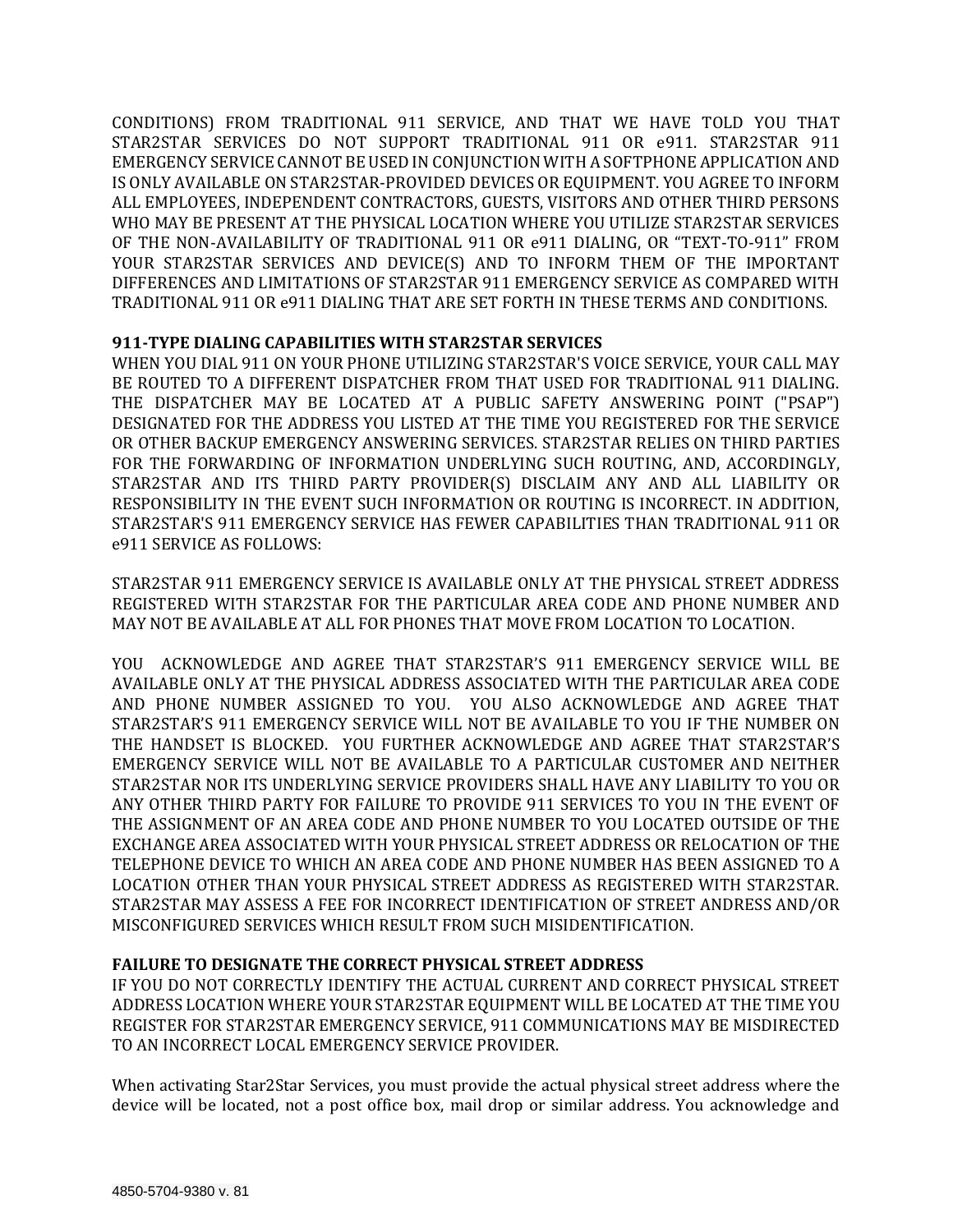understand that Star2Star's Emergency Service does not function properly or at all if you move or otherwise change the physical location of your Star2Star Device to a different street address. Any change of the device's physical address must be coordinated with Star2Star for the service and 911 to work properly.

### **AUTOMATED NUMBER & LOCATION IDENTIFICATION**

THE PSAP RECEIVING STAR2STAR 911 EMERGENCY SERVICE CALLS MAY NOT BE ABLE TO CAPTURE AND/OR RETAIN AUTOMATIC NUMBER OR LOCATION INFORMATION.

Star2Star's system is configured in most instances to send the automated number identification information and to transmit identification of the address that you have registered with Star2Star to the PSAP and local emergency personnel for your area when you dial 911; however, one or more telephone companies, not Star2Star, route the traffic to the PSAP and the PSAP itself must be able to receive the information and pass it along properly, and PSAPs are not yet always technically capable of doing so. You acknowledge and understand that PSAP and emergency personnel may or may not be able to identify your phone number and location in order to call you back if the call is unable to be completed, is dropped or disconnected, or if you are unable to speak to tell them your phone number and location and/or if the service is not operational for any reason, including without limitation those listed elsewhere in these Terms and Conditions.

### **POWER FAILURE, OUTAGES OR DISRUPTIONS OF SERVICE**

YOU ACKNOWLEDGE AND AGREE THAT STAR2STAR 911 EMERGENCY SERVICE WILL NOT FUNCTION IF YOUR OPE FAILS OR IS NOT CONFIGURED CORRECTLY OR IF YOUR STAR2STAR SERVICES ARE NOT FUNCTIONING FOR ANY REASON, INCLUDING, BUT NOT LIMITED TO, IN THE EVENT OF A POWER OUTAGE, BROADBAND SERVICE OUTAGE, OR SUSPENSION OR DISCONNECTION INCLUDING SUSPENSION OR TERMINATION OF SERVICE BY YOUR BROADBAND PROVIDER AND/OR ISP OR BY STAR2STAR FOR ANY REASON INCLUDING BILLING ISSUES OR FOR OTHER REASONS DESCRIBED ELSEWHERE IN THESE TERMS AND CONDITIONS. IF THERE IS A POWER OUTAGE, THE STAR2STAR SERVICES AND 911 EMERGENCY SERVICE WILL NOT FUNCTION UNTIL POWER IS RESTORED AND YOU MAY BE REQUIRED TO RESET OR RECONFIGURE THE STAR2STAR EQUIPMENT PRIOR TO BEING ABLE TO USE YOUR STAR2STAR SERVICE, INCLUDING FOR 911 PURPOSES.

# **POSSIBILITY OF NETWORK CONGESTION AND/OR REDUCED SPEED FOR ROUTING OR ANSWERING 911**

YOU ACKNOWLEDGE AND UNDERSTAND THAT FOR TECHNICAL REASONS ASSOCIATED WITH THE POSSIBILITY OF NETWORK CONGESTION, WITH STAR2STAR SERVICES, THERE IS A GREATER POSSIBILITY THAT YOUR 911 CALL WILL PRODUCE A BUSY SIGNAL OR WILL EXPERIENCE UNEXPECTED ANSWERING WAIT TIMES AND/OR TAKE LONGER TO ANSWER, AS COMPARED TO TRADITIONAL 911 CALLS OVER TRADITIONAL PUBLIC TELEPHONE NETWORKS.

You acknowledge and accept that Star2Star relies on third parties for the forwarding of information underlying such routing, and, accordingly, Star2Star and its third party providers disclaim any and all liability or responsibility in the event such information or routing is incorrect.

### **FAILOVER SERVICES**

1. Star2Star offers failover services through the use of third-party wireless 4G LTE carriers. *This service is designed for failover purposes only* and is not to be used as the primary data circuit. Due to the nature of 4G LTE wireless communications, there are limitations on the number of simultaneous calls that can occur when the service is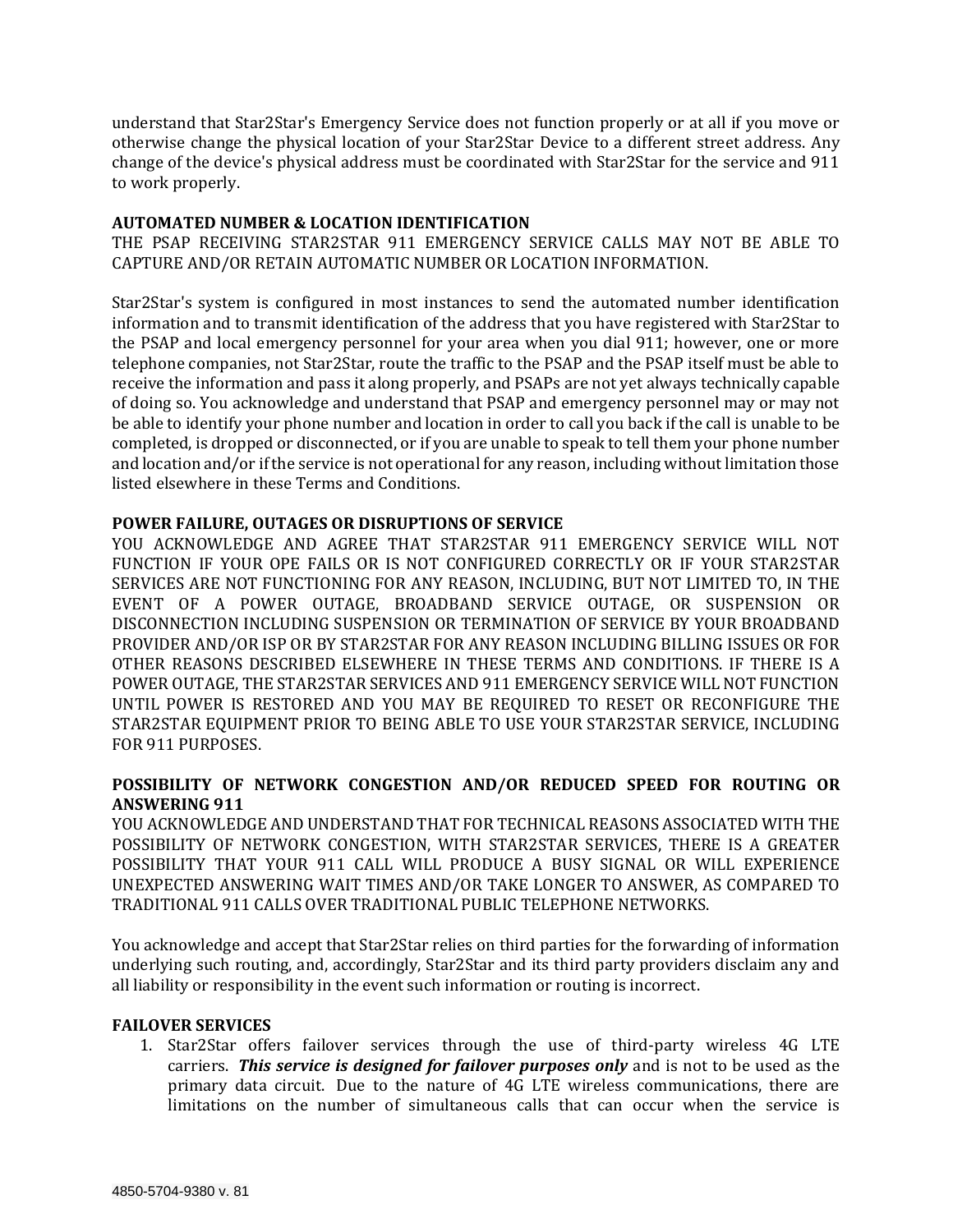activated. That number is based on factors outside of Star2Star's control, such as the location of the 4G LTE hardware ("4G Hardware"), the strength of signal and amount of voice/data traffic at the time of failover. As a result, Star2Star does not provide any warranty or guaranty on wireless 4G LTE failover service, nor is the 4G Hardware included as a Covered Component. Also, the 4G Hardware does not function without power; Star2Star recommends that it be installed with a backup power supply; and

2. Failover services are offered in plans. In the event of failover(s) where Subscriber's data usage (measured in gigabytes ("GB")) in a billing cycle exceeds its plan, the overage is billed at \$29.99 per GB. Gigabyte fractions are rounded up to the next whole number (i.e., 1.7 GB is rounded to 2.0 GB) for billing.

### **LIMITATION OF LIABILITY AND INDEMNIFICATION**

AS DESCRIBED HEREIN, STAR2STAR's 911 EMERGENCY SERVICE CURRENTLY IS NOT THE SAME AS TRADITIONAL 911 OR e911 DIALING, AND AT THIS TIME, DOES NOT NECESSARILY INCLUDE ALL OF THE CAPABILITIES OF TRADITIONAL 911 DIALING. MOREOVER, STAR2STAR DOES NOT SUPPORT "TEXT-TO-911." YOU ACKNOWLEDGE AND UNDERSTAND SUCH LIMITATIONS AND AGREE TO RELEASE, DEFEND, INDEMNIFY, AND HOLD HARMLESS STAR2STAR, ITS OFFICERS, DIRECTORS, EMPLOYEES, AFFILIATES AND AGENTS AND ANY OTHER OF ITS UNDERLYING PROVIDERS, SERVICE PROVIDERS OR OTHER THIRD PARTY PROVIDERS WHO FURNISH SERVICES TO YOU OR STAR2STAR IN CONNECTION WITH THE SERVICE, FROM ANY AND ALL LIABILITIES, CLAIMS, ACTIONS, LOSSES, DAMAGES, FINES, PENALTIES, COSTS AND EXPENSES (INCLUDING, WITHOUT LIMITATION, REASONABLE ATTORNEYS FEES) BY, OR ON BEHALF OF, YOU OR ANY THIRD PERSON OR PARTY OR USER OF THE SERVICE, INCLUDING BUT NOT LIMITED TO THE ABSENCE, FAILURE OR OUTAGE OF THE SERVICE, INCLUDING 911 EMERGENCY SERVICE AND/OR INABILITY OF YOU OR ANY THIRD PERSON OR PARTY OR USER OF THE SERVICE TO BE ABLE TO DIAL OR TEXT 911 OR TO ACCESS EMERGENCY SERVICE PERSONNEL AND/OR MISROUTES OF 911 CALLS, INCLUDING BUT NOT LIMITED TO MISROUTES RESULTING FROM YOUR PROVISION TO STAR2STAR OF INCORRECT ADDRESS INFORMATION IN CONNECTION THEREWITH. FURTHER, YOU HEREBY WAIVE ANY AND ALL SUCH CLAIMS OR CAUSES OF ACTION RESULTING FROM THE FOREGOING EVENTS OR CONDITIONS UNLESS IT IS PROVEN THAT THE ACT OR OMISSION PROXIMATELY CAUSING THE CLAIM, DAMAGE, OR LOSS CONSTITUTES WILLFUL MISCONDUCT OR GROSS NEGLIGENCE ON THE PART OF STAR2STAR.

YOU ACKNOWLEDGE AND AGREE THAT YOU ARE SOLELY RESPONSIBLE FOR THE CONTENT SENT OR TRANSMITTED BY YOU, PARTICIPANTS, AND/OR OTHER END-USERS, OR DISPLAYED OR UPLOADED BY YOU, PARTICIPANTS, AND/OR OTHER END-USERS WHILE USING STAR2STAR SERVICES. YOU REPRESENT AND WARRANT THAT YOU, PARTICIPANTS, AND/OR END-USERS HAVE THE RIGHT TO UPLOAD CONTENT USING STAR2STAR SERVICES AND THAT SUCH USE DOES NOT VIOLATE OR INFRINGE ON ANY RIGHTS OF ANY THIRD PARTY. THIS REPRESENTATION INCLUDES BUT IS NOT LIMITED TO LAWS REQUIRING OBTAINMENT OF CONSENT OF A THIRD PARTY TO USE THEIR CONTENT AND TO PROVIDE APPROPRIATE NOTICES OF THIRD PARTY RIGHTS. STAR2STAR SHALL NOT BE LIABLE FOR VIOLATIONS. MOREOVER, UNDER NO CIRCUMSTANCES WILL STAR2STAR BE LIABLE IN ANY WAY FOR ANY:

- 1. CONTENT THAT IS TRANSMITTED OR VIEWED WHILE USING ANY STAR2STAR SERVICES;
- 2. ERRORS OR OMMISSIONS IN THE CONTENT; OR
- 3. ANY LOSS OR DAMAGE OF ANY KIND, NATURE OR DESCRIPTION ALLEGED OR INCURRED AS A RESULT OF THE USE OF, ACCESS TO, OR DENIAL OF ACCESS TO CONTENT SENT OR TRANSMITTED USING STAR2STAR SERVICES.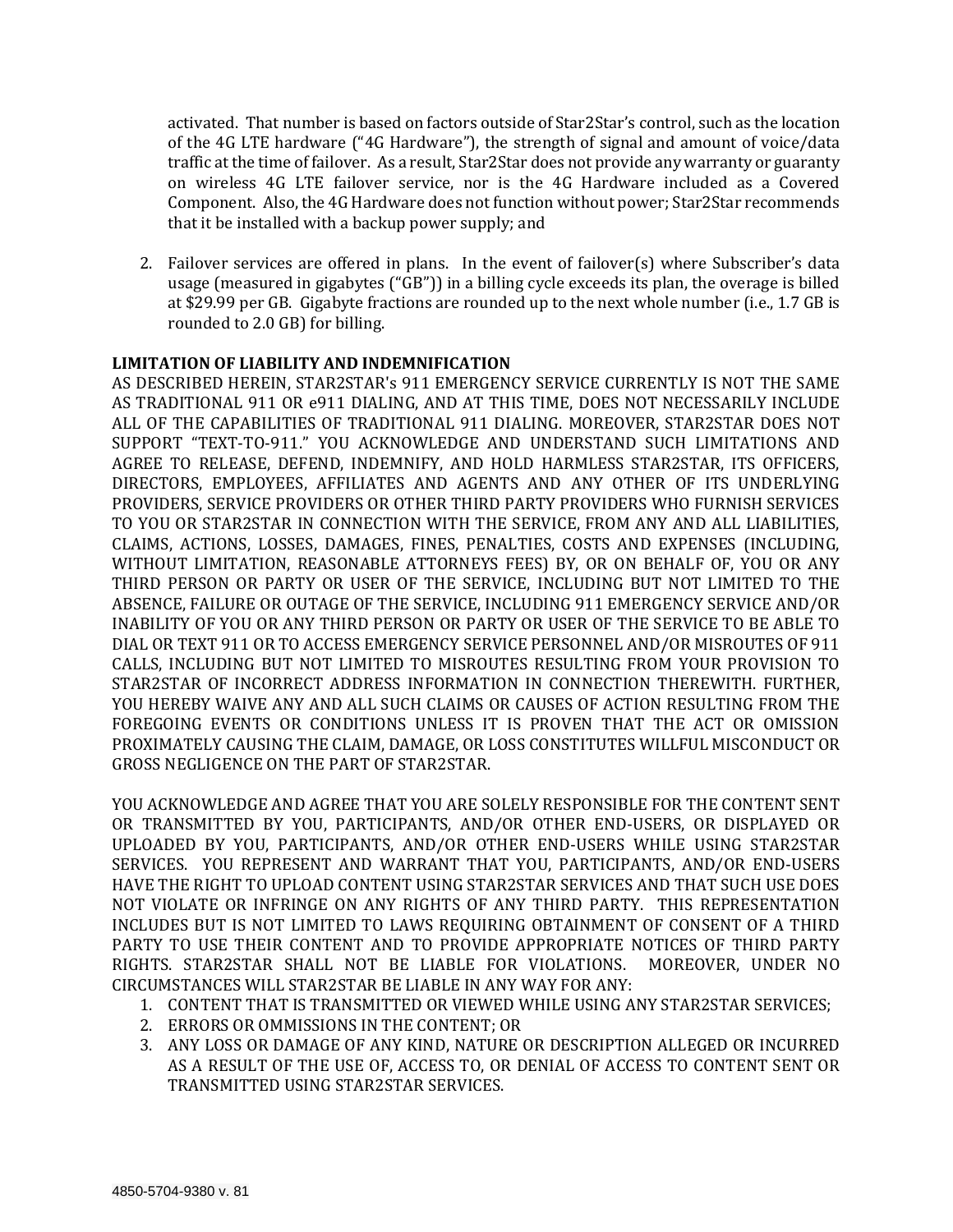EXCEPT FOR CONTENT PROVIDED BY STAR2STAR, STAR2STAR IS NOT RESPONSIBLE FOR ANY CONTENT. STAR2STAR OR ITS VENDORS MAY DELETE ANY CONTENT, AT ANY TIME WITHOUT NOTICE, IF THEY, BECOME AWARE AND BELIEVE IN THEIR SOLE DISCRETION THAT THE CONTENT VIOLATES ANY PROVISION THE SUBSCRIPTION AGREEMENT, THESE TERMS AND CONDITIONS, THE RIGHTS OF OTHERS OR ANY LAW.

## **ALTERNATIVE 911 ARRANGEMENTS**

YOU ACKNOWLEDGE THAT STAR2STAR DOES NOT OFFER PRIMARY LINE, LIFELINE, OR "TEXT-TO-911" SERVICES, AND THAT STAR2STAR STRONGLY RECOMMENDS THAT YOU ALWAYS HAVE AN ALTERNATIVE MEANS OF ACCESSING TRADITIONAL 911 SERVICES.

Star2Star does not offer or service silent alarms (sometimes referred to as SIP Call Buttons, panic buttons, etc.). If such line item(s) appear in a quote or invoice, they are from a third party provider. To the extent such devices are used in connection with Star2Star Services, all Terms and Conditions relating to 911 Emergency Service shall apply.

### **PRIVACY AND SECURITY**

IP communications utilize, in whole or in part, the public Internet and third party networks to transmit voice and data communications. You acknowledge and understand that IP communications may not be private or secure. You acknowledge and agree that Star2Star Services may be monitored by Star2Star or its vendors, in each case subject to compliance with all applicable laws. Star2Star is not liable for any lack of privacy or security that you may experience with regard to the Star2Star Service. You are responsible for taking precautions and providing security that best suits your intended use of the service.

## **PRIVACY POLICY**

Star2Star is committed to your privacy. Star2Star will obey all laws and regulations of the United States of America applicable to its use and disclosure of your information. Except as set forth in the [Privacy Policy](https://www.star2star.com/company/privacy-policy) and [CPNI Disclosure,](http://www.star2star.com/cpni-disclosure) Star2Star will not trade, sell, or disclose to any third party any form of PII or CPNI (as defined therein) without your consent and will not disclose or make available any PII or CPNI to any third parties seeking to market third party products without your consent. The Privacy Policy sets forth how Star2Star collects and uses information from customers who use Star2Star Services, from visitors to its website and portal and from potential customers who have communicated, made contact or interacted with Star2Star. All terms, provisions and agreements set forth in the Privacy Policy (except to the extent expressly modified herein) are hereby incorporated herein by reference with the same force and effect as though fully set forth herein.

# **STAR2STAR SPAM POLICY**

Star2Star has zero tolerance for spam. Spam complaints will be dealt with seriously and can result in losing Star2Star privileges.

# **LOSS OF SERVICE DUE TO POWER FAILURE OR INTERNET SERVICE OUTAGE OR TERMINATION OR SUSPENSION OR TERMINATION BY STAR2STAR**

You acknowledge and agree that Star2Star's services will not function in the event of power failure. You also acknowledge and agree that the service requires a fully functional broadband connection to the Internet (which may or may not be provided by Star2Star under your Subscription Agreement) and that, accordingly, in the event of an outage of, or termination of service with or by, your Internet Service Provider ("ISP") and/or broadband provider, the service will not function, but that you will continue to be billed for the service in accordance with these Terms and Conditions. Should there be an interruption in the power supply or Internet connection, the service will not function until power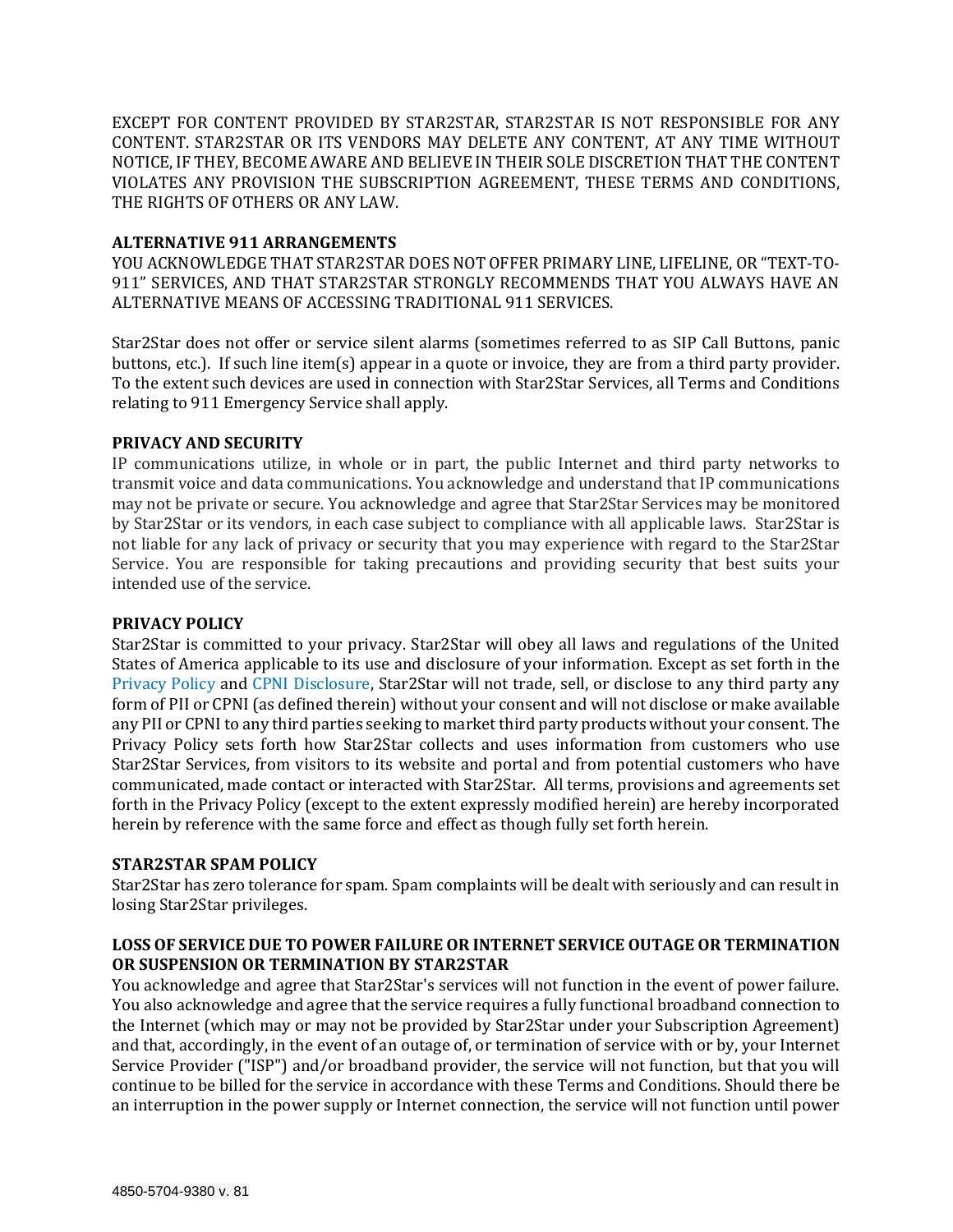is restored or the Internet connection is re-established. A power failure or disruption may require you to reset or reconfigure your Star2Star Equipment prior to utilizing the service. Power disruptions or failures or ISP outages will also prevent use of the Star2Star Services from contacting emergency service numbers including the 911 Emergency Service. Should Star2Star suspend or terminate your service, the service will not function until such time as Star2Star restores your service (which may require payment of all invoices and reconnection fees owed by you or cure of any breach by you of these Terms and Conditions).

# **HOME SECURITY SYSTEMS AND OTHER NON-VOICE COMMUNICATIONS EQUIPMENT**

All non-voice communications equipment, including but not limited to, home security systems that are set up to make automatic phone calls and medical monitoring devices, may not be compatible, and fax machines and modems may not function, with Star2Star's services. By accepting these Terms and Conditions, you waive any claims against Star2Star for interference with or disruption of such systems due to the service.

# **LOCAL NUMBER PORTABILITY**

In the event you are not utilizing a new phone number for your Star2Star Service, but rather are transferring an existing phone number, which currently is subscribed to a carrier other than Star2Star for local, long distance and international telephone services, to Star2Star Service, the terms, and conditions of this paragraph shall apply:

- 1. You hereby authorize Star2Star to process your order for Star2Star Service and to notify your local telephone company of your decision to switch your local, local toll and long distance services to Star2Star Service, and represent that you are authorized to take this action;
- 2. You agree and acknowledge that if your OPE is enabled prior to the date that the number switch becomes effective ("Port Effective Date"), you may only be able to make outgoing calls over the phone you have connected to the OPE. In such event, you should keep another phone connected to an existing phone extension at your service location to receive incoming calls until the Port Effective Date, after which you will be able to both make and receive calls using the Star2Star Service;
- 3. You agree and acknowledge that if your OPE is not enabled as of the Port Effective Date, your existing phone service for the number you are transferring may be disconnected and you may have no service for that line. Therefore, to avoid an interruption in your phone service, it is extremely important that you make all arrangements to afford Star2Star the opportunity to enable the OPE prior to, or on, the Port Effective Date. An estimate of the Port Effective Date will be sent to you via email by Star2Star following your completion of the ordering process;
- 4. You agree and acknowledge that rescheduling, adding or canceling after a port request will incur an administrative fee of \$50.00 for each individual location plus fees for each telephone number. Individual locations may need to be rescheduled if one or more of the individual telephone numbers need to be rescheduled, added, or canceled. Number porting for Subscribers with a single or multiple locations will be processed together as a complete project. Any changes to add or delete a number within the project require the complete cancellation of the project and resubmission as a new project. Rescheduling a single or multiple locations to a different date require projects cancellation and resubmission as a new project. In addition to the administrative fee, the Standard Cancellation Fee is \$6.00 per telephone number and changes to 411 and Directory Listings and to Caller ID are \$15.00 per telephone number. Additionally, expedited fees apply where Subscriber requests to shorten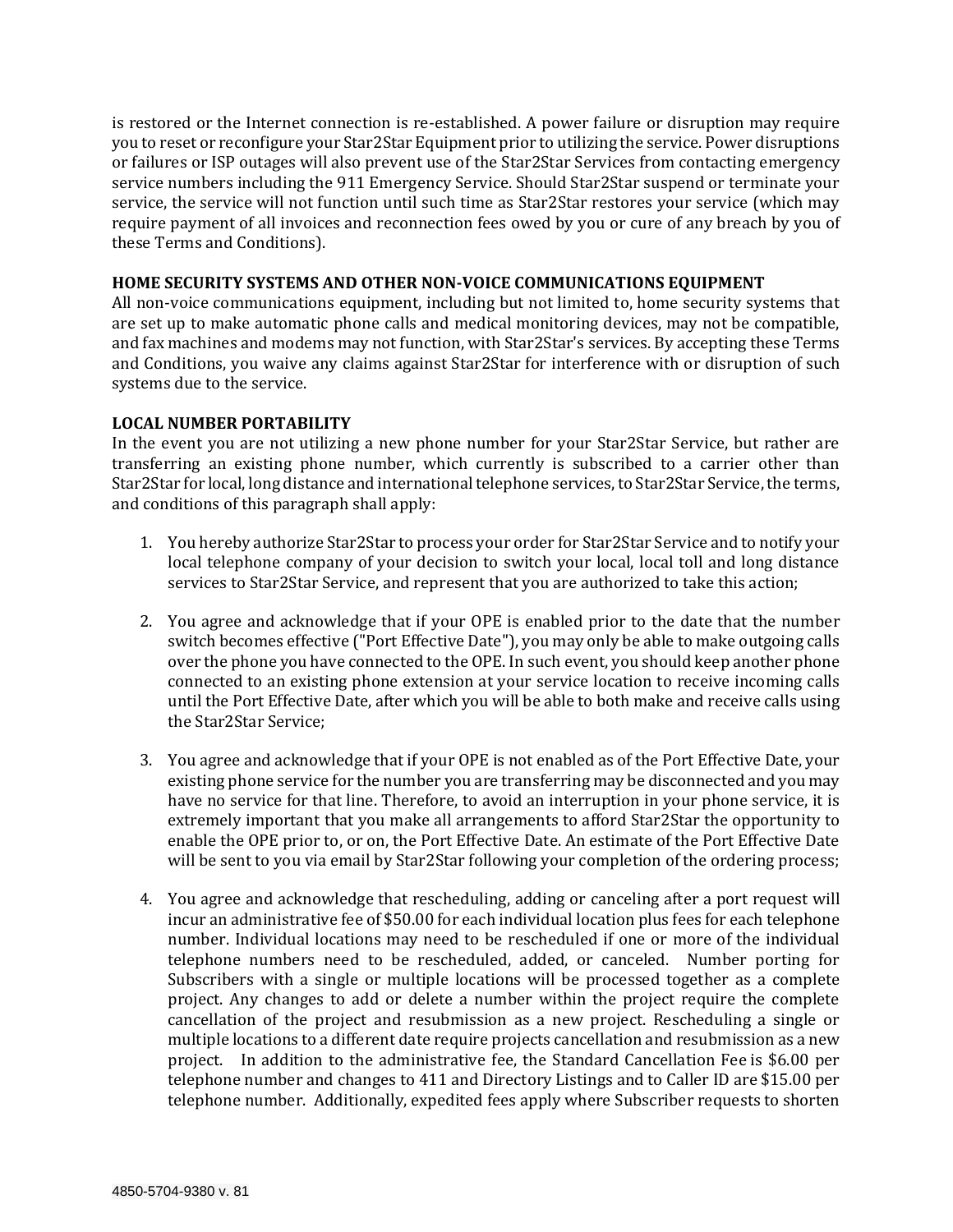a timeframe to two-weeks or less. The Expedited Cancellation Fee is \$75.00 per telephone number and the Expedited Porting Fee is \$75.00 per port order. Expedites are not guaranteed and are subject to carriers' response times and availability; and

5. You agree and acknowledge that a snapback/win back request, initiating the return of telephone number back to the previous carrier, has a fee of \$306.00 per telephone number, in addition to the administrative fee.

## **NUMBER TRANSFER ON SERVICE TERMINATION**

Star2Star or its providers may receive requests from other telephony providers (the "Requesting Party") acting as agents on your behalf to port a telephone number currently assigned to you to a third party provider ("Port-Out"). Star2Star will support all such requests and will cooperate with the Requesting Party to perform any Port-Out in accordance with the Requesting Party's reasonable directions and Star2Star's or its providers' standard operating procedures. Note that you will be responsible for all monthly, usage and disconnect fees associated with the Service through the end of your then-current subscription term, all of which immediately become due and payable.

### **TECHNICAL SUPPORT**

Star2Star provides technical support for Voice Services and Video Meetings via phone and email, at no additional charge, to respond to and remediate problems associated with Covered Components, call or video quality or call completion problems. Problems may be reported via email at [support@star2star.com,](mailto:support@star2star.com) by dialing \*2\* (Star2Star as spelled out on your phone by dialing the \* and 2 keys) or calling 844-302-STAR (7827). Upon receipt of a reported problem, Star2Star will generate a response, within fifteen (15) minutes for a total voice services outage or within four (4) hours for all other issues, acknowledging receipt of the report. Star2Star does not guarantee that any reported problem will be resolved within that period. Star2Star provides support for system outages 24 hours per day 7 days per week on every day of the year. Star2Star provides support for non-outage related technical issues during Star2Star's Technical Support Hours which are from 6:00 A.M. to 11:00 P.M. Eastern Time on Business Days, from 9:00 A.M. to 10:00 P.M. on Saturday, and from 9:00 A.M. to 6:00 P.M. on Sunday. Star2Star's Business Days are days other than a Saturday, Sunday, federal holiday or any day Star2Star is or is required to be closed.

Star2Star provides technical support for Connected Workspace via phone and email, at no additional charge, to respond to and remediate problems associated with Connected Workspace connection, performance, Connected Workspace related application issues, and Microsoft® 365 purchased through Star2Star. Issues and problems may be reported via email at daas\_support@star2star.com, by dialing \*2\* (Star2Star as spelled out on your phone by dialing the \* and 2 keys) or calling 844-302- STAR (7827). Connected Workspace customers have direct access to the Connect Workspace Support Engineers via the dialing instructions and Customer Routing Code provided during implementation. Upon receipt of a reported problem, Star2Star will generate a response, within fifteen (15) minutes for a total Connected Workspace outage or within four (4) hours for all other issues, acknowledging receipt of the report. Star2Star does not guarantee that any reported problem will be resolved within that period. Star2Star provides support for system outages 24 hours per day 7 days per week on every day of the year. Star2Star provides support for non-outage related technical issues during Star2Star's Connected Workspace Technical Support Hours which are from 8:30 A.M. to 7:00 P.M. Eastern Time on Business Days. Star2Star's Business Days are days other than a Saturday, Sunday, federal holiday or any day Star2Star is or is required to be closed.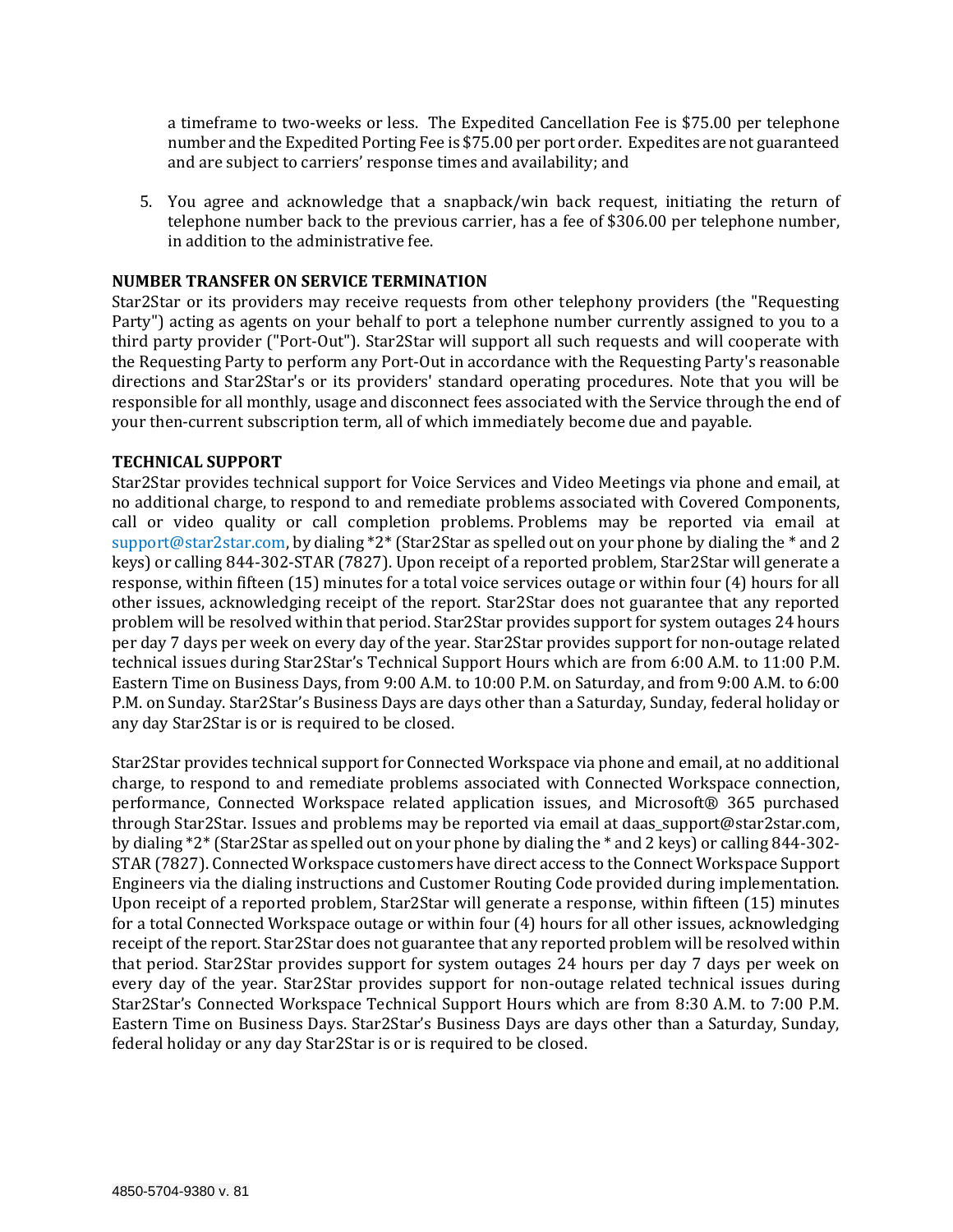# **CONNECTIVITY MONITORING**

Star2Star's StarWatch® software monitors 24x7x365 connectivity and Covered Components to ensure uninterrupted quality service. However, in the event of a voice services outage:

- 1. Star2Starwill send a StarWatch® alert to the Subscriber and their designated Reseller about the voice outage;
- 2. Star2Star's StarRecovery® software will automatically deliver calls to the failover number(s) pre-configured by Subscriber;
- 3. Upon verification that the voice outage is unplanned, by the Subscriber or Reseller opening a ticket, Star2Star will respond within fifteen (15) minutes;
- 4. Star2Star will troubleshoot to identify the cause of the voice services outage, when possible, based upon the content of the request; and
- 5. Star2Star will resolve the voice services outage as soon as possible if traceable to Star2Star operated equipment or services; or where the problem is traceable to‐Star2Star operated equipment, inform affected parties and intercede on Subscriber's behalf, where possible, to resolve the interruption.

# **UNLAWFUL, FRAUDULENT USE OF THE STAR2STAR SERVICES AND/OR THE OPE**

You agree to use the Star2Star Services and/or OPE only for lawful purposes. You will not use the service and/or OPE for any unlawful, abusive, or fraudulent purpose, including, for example, using the service in a way that

- 1. interferes with our ability to provide service to you or other subscribers; or
- 2. avoids your obligation to pay for Star2Star Services.

If Star2Star has reason to believe that you or someone else is abusing the Star2Star Service or using it fraudulently or unlawfully, it may immediately suspend, restrict, or cancel the service without advance notice, leaving you responsible for all outstanding charges as well as all monthly, usage and disconnect fees associated with the service through the end of your then-current subscription term, all of which immediately become due and payable. While Star2Star encourages the use of its services within the United States to other countries, Star2Star does not presently offer or support the service to customers located in other countries. The OPE is intended for use only in the United States. If you remove the device to a country other than the United States and attempt to use the service from there, you do so at your own sole risk, including the risk that such activity violates local laws in the country where you do so. You are liable for any and all such use of the service and/or device by yourself or any person making use of the service or device provided to you and agree to indemnify and hold harmless Star2Star against any and all liability for any such use. Should removal of the device from the United States violate any export control law or regulation, you will be solely liable for such violation and agree to indemnify and hold harmless Star2Star against any and all liability for such violation. If Star2Star determines that you are using the service from outside of the United States, Star2Star reserves the right to terminate your service immediately and without advance notice, leaving you responsible for all outstanding charges as well as all monthly, usage and disconnect fees associated with the service through the end of your then-current subscription term, all of which immediately become due and payable.

You agree to not participate in or assist in any fraudulent Messaging usage, in any form, by any means. Subscriber is solely responsible for all risks, expenses and liabilities arising from or relating to fraudulent Messaging usage by Subscriber, or any other person or entity directly or indirectly utilizing Messaging under Your Star2Star account. Subscriber is and will remain solely responsible for all Messaging usage, fraudulent or otherwise.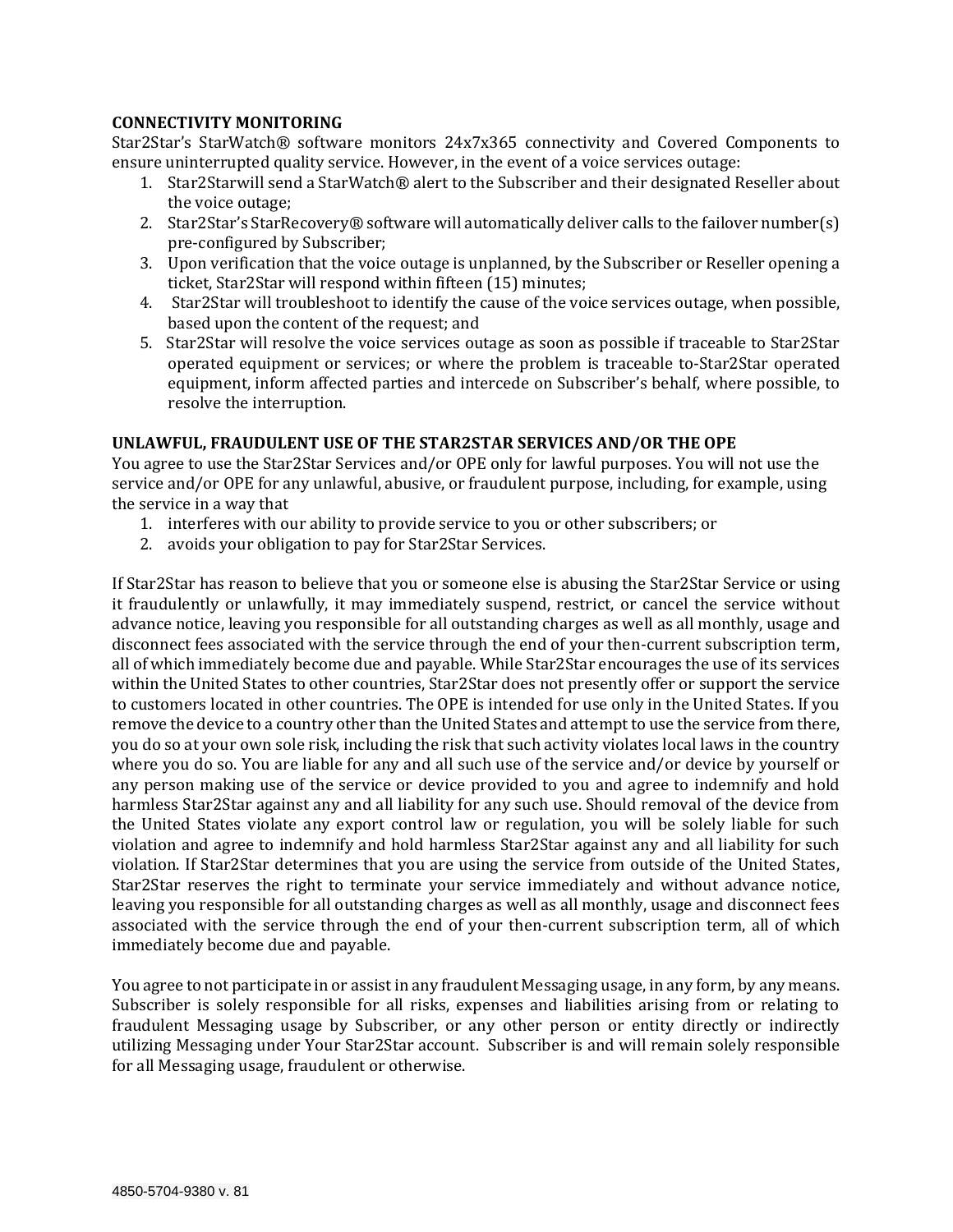Your use of Messaging must comply with all applicable laws and any applicable CTIA Messaging Principles, which include:

- 1. the CTIA Messaging Principles and Best Practices, dated as of January 19, 2017, as amended, supplemented and/or superseded from time to time by the CTIA – The Wireless Association; and
- 2. any other similar documents or guidelines promulgated from time to time by the CTIA The Wireless Association.

You are liable for any and all Messaging use by yourself or any person making use of the service provided to you and agree to indemnify and hold harmless Star2Star against any and all liability for any such use.

In addition to any other rights or remedies that Star2Star may have under any applicable circumstances, Star2Star, in its sole and unfettered discretion, may block any Messaging that it deems to be in violation of your Subscription Agreement, these Terms and Conditions, and/or any agreements, arrangements and/or practices of or between Star2Star and any carriers and/or other service providers. The foregoing action could cause Subscriber's telephone numbers or toll-free numbers to be blocked and/or black-listed for outbound message transmission. As Star2Star does not control blocked or black-listed number, Star2Star does not guarantee removal from any blacklisted or blocked status. Star2Star may block at any time any messages deemed by Star2Star or its underlying carrier in their reasonable discretion, to jeopardize their networks' integrity. If Star2Star blocks any messages pursuant to this section, commercially reasonable attempts will be made to notify Subscribers in advance of such blockage; provided, however, Star2Star will be under no obligation to provide any such notification and failure to do so shall not constitute a breach of any agreement with you. Subscriber acknowledges and agrees that messages to or from Subscriber may be blocked by carriers or other service providers for reasons known or unknown to Star2Star; Star2Star is under no obligation to investigate or remedy any such blockage. Star2Star does not guarantee delivery, regardless of the reason, of any messages.

### **THEFT OF SERVICE**

You agree to notify Star2Star immediately, via email to [reportfraud@star2star.com](mailto:reportfraud@star2star.com) or by phone at 941.234.0001 if the OPE is stolen or if you become aware at any time that your service is being stolen or fraudulently used. You must provide your account number and a detailed description of the circumstances of the OPE theft or fraudulent use of service. Failure to do so in a timely manner may result in the termination of your service (with your liability for all monthly, usage and disconnect fees associated with the Service through the end of your then-current subscription term, all of which immediately become due and payable.) Until such time as Star2Star receives notice of the theft or fraudulent use, you will be liable for all use of the service using an OPE stolen from you and any and all stolen service or fraudulent use of the service.

### **OWNERSHIP AND RISK OF LOSS**

You shall be deemed the owner of the OPE, except for rented equipment, and bear all risk of loss of, theft of, casualty to or damage to the OPE, from the time it leaves Star2Star's location until the time (if any) when it is returned by you pursuant to these Terms and Conditions and has been received by Star2Star. Risk of loss passes to you at the time of shipment. Title passes, except for rented equipment, to you at the time of shipment.

# **REASONABLE AND FAIR USE POLICY (APPLIES ONLY TO UNLIMITED LONG DISTANCE)**

Star2Star's unlimited domestic Long Distance is to be used for live dialog between human beings (no machine to machine calling) for normal business purposes and excludes calls to Alaska, Puerto Rico,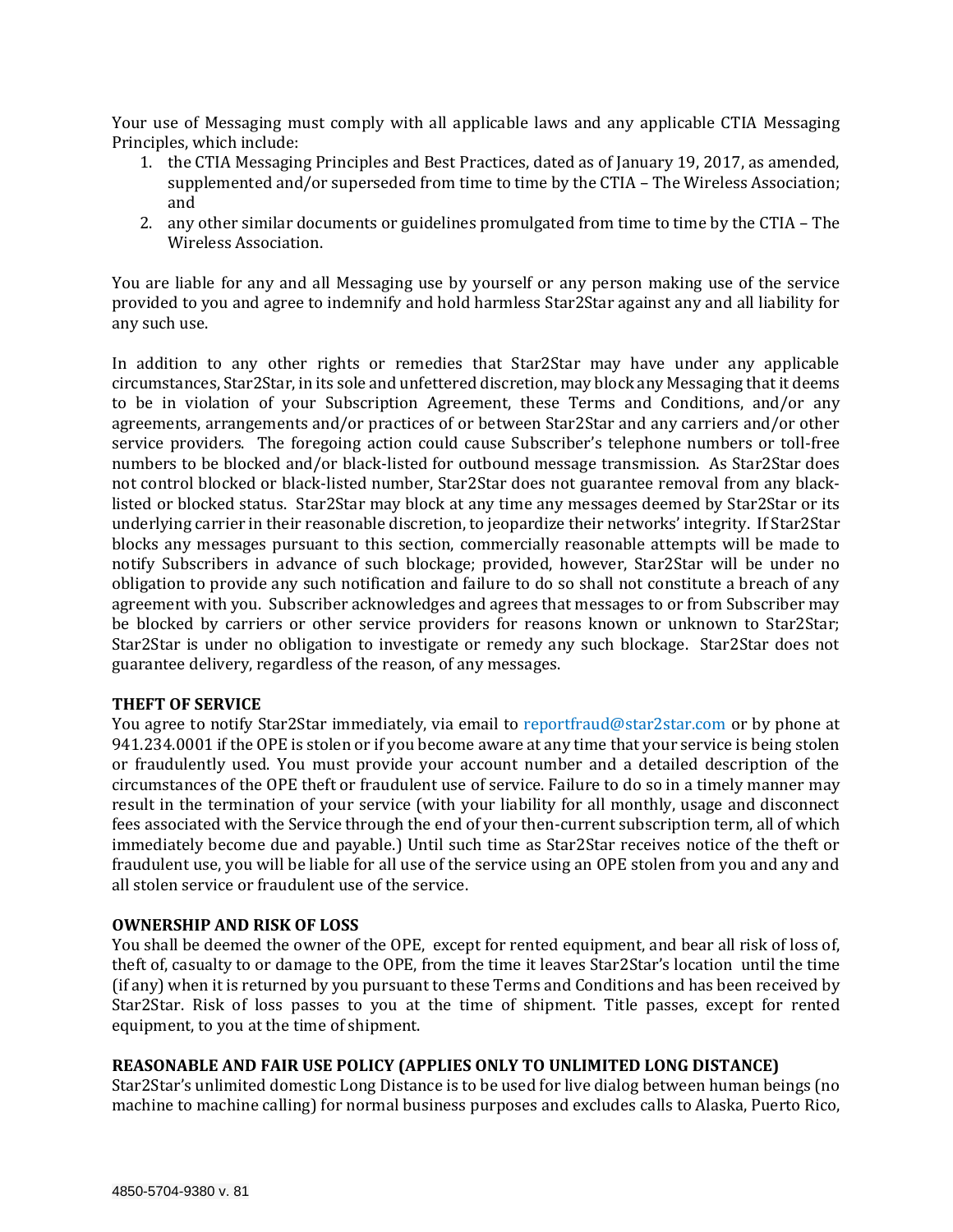other non-US state territories, for international calling, as listed on [http://www.star2star.com/international-rates,](http://www.star2star.com/international-rates) and inbound toll-free calling (unless subscribed to by Subscriber for an additional fee). Unlimited Domestic Long Distance is assigned to one call path.

In addition to other prohibited uses, Star2Star's unlimited domestic Long Distance may not be used for:

- 1. mass call-in/call-out lines such as automatic call distribution ("ACD") systems, call centers, "hotlines," "contest lines," 900 numbers (which are always prohibited by Star2Star), political or fundraising campaigns, Subscriber support or inbound or outbound sales support applications;
- 2. auto-dialing or "predictive" dialing or other systems that use any method to automatically attempt to saturate call signaling or call paths;
- 3. spamming or blasting (e.g., simultaneously sending 20 or more bulk and/or junk voicemail or faxes); or
- 4. trunking or forwarding your Star2Star number to another phone number(s) or phone system capable of handling multiple simultaneous calls, or to a private branch exchange (PBX) or a key system.

Total use cannot exceed the lesser of (a) 100,000 minutes of Domestic Long Distance per month per Subscriber; (b) 2,500 minutes of domestic Long Distance per month per call path (or 1,000 minutes of domestic Long Distance per month for unlimited standard and unlimited courtesy extensions, as applicable); or (c) 300% of the use per call path per Subscriber compared to all other Star2Star subscribers' domestic Long Distance usage, as measured over a rolling calendar quarter. Overages are charged at \$0.046/per minute billed in six-second increments.

Upon Subscriber's failure to comply with the above restrictions, Star2Star reserves the right to suspend or terminate the Star2Star Services.

# **REASONABLE AND FAIR USE POLICY (APPLIES ONLY TO STARMESSENGER® AND/OR MESSAGING)**

Star2Star and StarMessenger**®** support delivery of Messaging using ten-digit phone numbers, receipt of domestic and international SMS, and receipt of domestic MMS and, depending on edition and/or user bundle(s) to which subscribed, includes a number of outbound SMS, outbound MMS, and inbound MMS as follows:

| <b>Messaging Per Billing Period</b>                                                                                                                                                     |            |                  |                    |  |
|-----------------------------------------------------------------------------------------------------------------------------------------------------------------------------------------|------------|------------------|--------------------|--|
| <b>User Bundle / Edition</b>                                                                                                                                                            | <b>SMS</b> |                  | <b>MMS</b>         |  |
|                                                                                                                                                                                         | Outhound   | Inhound          | In/Out<br>combined |  |
| Messaging as included in Professional User<br><b>Bundle, Professional Bundle for Microsoft®</b><br><b>Teams, Professional User Extension for</b><br>Microsoft® Teams, or StarMessenger® | 1000       | <b>Unlimited</b> | 0                  |  |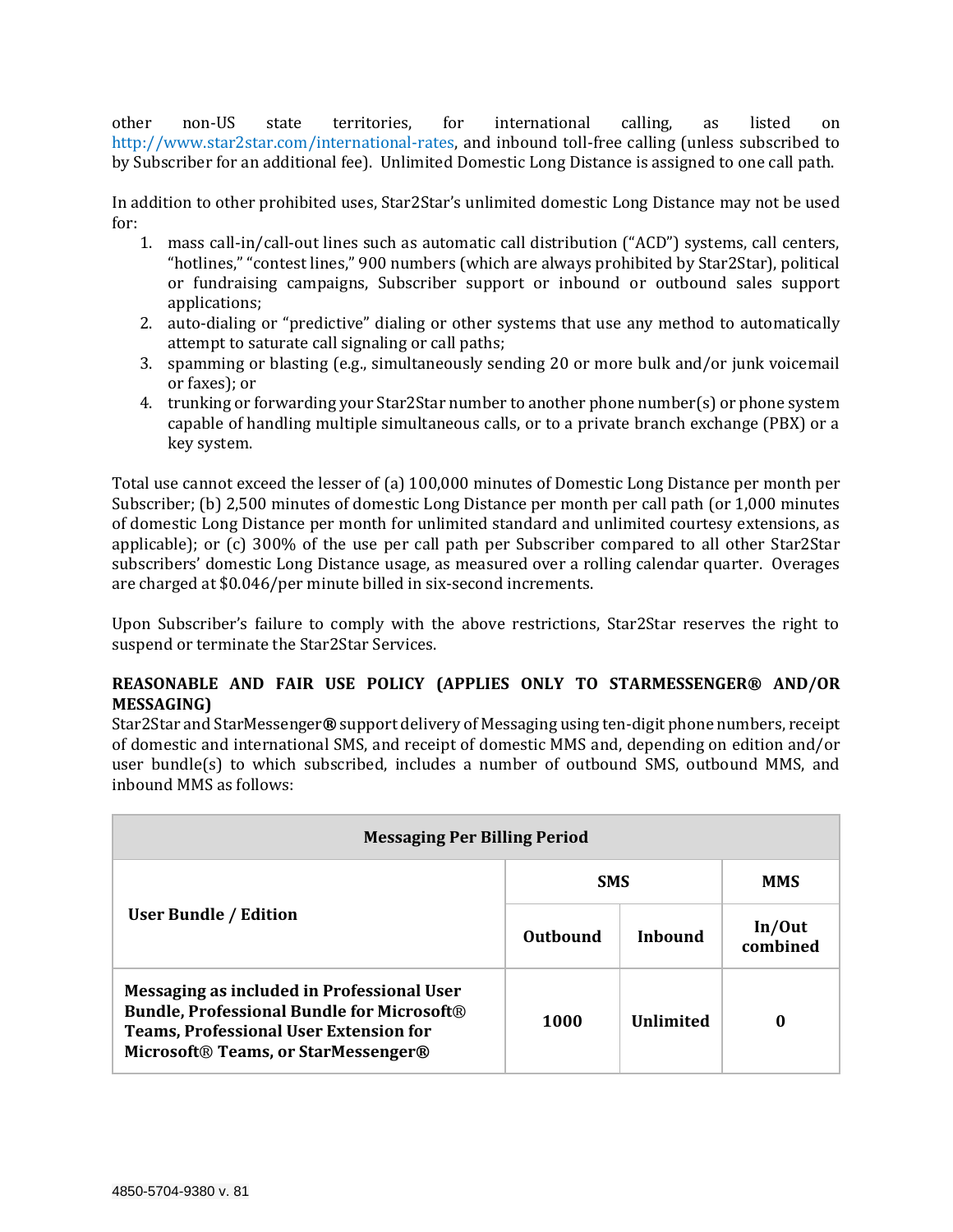| Messaging as included in Collaboration User<br><b>Bundle, Customer Service User Bundle,</b><br><b>Contact Center User Bundle, or</b><br><b>StarMessenger® Ultimate</b> | <b>Unlimited</b> | <b>Unlimited</b> | 150        |
|------------------------------------------------------------------------------------------------------------------------------------------------------------------------|------------------|------------------|------------|
| Messaging as included in Curbside Service                                                                                                                              | <b>1000 per</b>  | <b>Unlimited</b> | <b>Not</b> |
| 1000                                                                                                                                                                   | location         |                  | Applicable |
| Messaging as included in Curbside Service                                                                                                                              | 2000 per         | <b>Unlimited</b> | <b>Not</b> |
| 2000                                                                                                                                                                   | location         |                  | Applicable |
| Messaging as included in Curbside Service                                                                                                                              | 3000 per         | <b>Unlimited</b> | <b>Not</b> |
| 3000                                                                                                                                                                   | location         |                  | Applicable |

Upon Subscriber's failure to comply with the above restrictions, Star2Star reserves the right to suspend or terminate the Star2Star Service. Star2Star will not immediately disrupt Service for what Star2star, in its sole discretion, deems to be moderate fluctuations in monthly volume that exceed of the number of included messaging type. Star2Star reserves the right to analyze usage on a rolling basis at any time. Such analysis will look at volume for the immediately prior three months. Monthly average usage above the amounts provided in this Fair Use Policy may result in a number of actions being taken by Star2Star, including but not limited to:

- 1. Requiring Subscriber to upgrade to a plan that includes more Messaging (if available);
- 2. Restricting Subscriber to the number of included messages by preventing sending/receiving messages for the remainder of the billing period once the limit of included messages has been reached; or
- 3. Suspending or terminating the StarMessenger® and/or Messaging Service.

# **REASONABLE AND FAIR USE POLICY (APPLIES ONLY TO VIDEO MEETINGS)**

Star2Star provides Video Meetings for business collaboration. Star2Star requires Subscribers and end-users to use this Star2Star Service in a reasonable manner given the business purpose. Each holder of a Video Meetings license may only host one meeting at a time. Star2Star reserves the right to analyze usage at any time. Such analysis may include, but not be limited to, meeting lengths, meeting frequency, meeting times (outside of business hours), number of simultaneous meetings by host, number of participants and/or end-users, and other patterns indicative of possible excessive use of the application (as determined by Star2Star in its sole judgment) or an attempt to evade enforcement of this Reasonable and Fair Use Policy.

If Star2Star determines that abnormal, unreasonable or impermissible usage is occurring, Star2Star reserves the right to immediately suspend or terminate a Subscriber's Video Meetings license, without advance notice.

### **PROHIBITED USES OF SERVICE**

You are expressly prohibited from reselling or transferring the service or Star2Star Equipment to any other person for any purpose. In addition, you are expressly prohibited from using the Star2Star Services for auto-dialing from a database of numbers for telemarketing purposes without receiving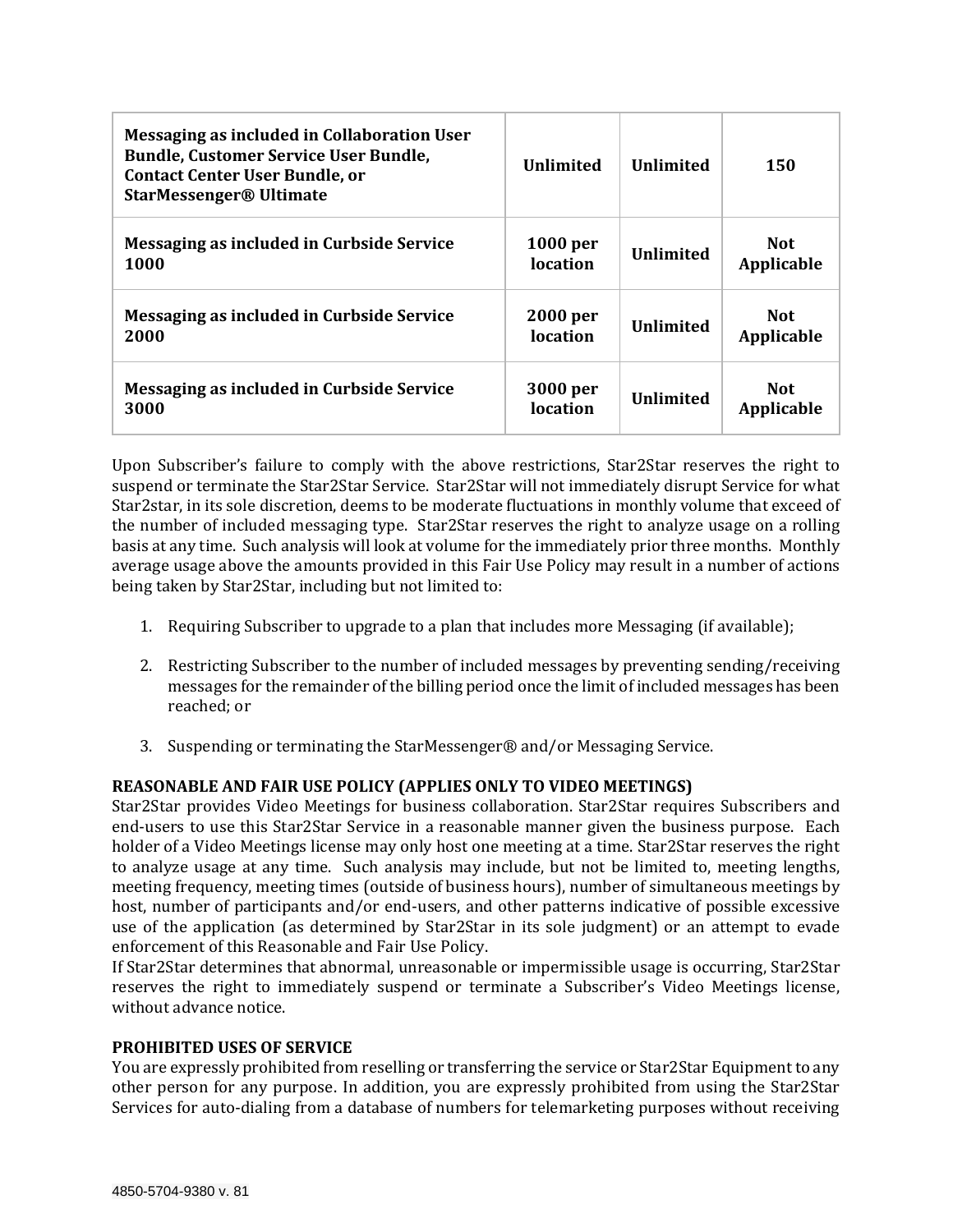advance written permission from the called parties, robo-dialing, continuous or extensive call forwarding, telemarketing, fax broadcasting or fax blasting, or for uses that result in excessive usage inconsistent with normal business usage patterns. Auto-dialing of calls to wireline numbers for informational purposes, debt collection calls, political campaigning, calls from health care providers, messages from charities, and market research, or polling is not a prohibited use of the Star2Star service.

If Star2Star determines, in its sole and absolute discretion, that you are reselling or transferring the service or that your service is being used for any of the Prohibited Uses, Star2Star reserves the right to immediately terminate the service without advance notice, leaving you responsible for all outstanding charges as well as all monthly, usage and disconnect fees associated with the service through the end of your then-current subscription term and to assess additional charges for each month in which excessive usage occurred, all of which immediately become due and payable.

You agree to use, and not permit any end-user to use Star2Star Services and the Star2Star Equipment only for lawful purposes and in accordance with all laws, rules, regulations, ordinances and orders, including those applicable to robocalls and caller identity spoofing. <sup>2</sup> This means that you agree not to use the Star2Star Services and/or Star2Star Equipment for placing a call, or transmitting or receiving any communication or material of any kind when, in Star2Star's sole and absolute judgment, the placing of the call, the transmission, receipt or possession of such communication or material would (i) violate any applicable law, rule, regulation, ordinance or order, including those applicable to robocalls and caller identity spoofing; (ii) constitute a criminal offense, or give rise to civil liability, or (iii) encourage conduct that would constitute a criminal offense, or give rise to civil liability.

Additionally, You agree that You will not use, and will not permit any end-user to use, the Star2Star Services to:

- 1. Build or benchmark a competitive product or service, or copy any features, functions or graphics of the Star2Star Services;
- 2. Transmit any material that may infringe the intellectual property or other rights of third parties;
- 3. Post, modify, distribute, or reproduce in any way copyrighted material, trademarks, rights of publicity or other proprietary rights without obtaining the prior written consent of the owner of said proprietary rights;
- 4. Communicate any message or material that is harassing, defamatory, libelous, threatening, obscene, indecent, or does or would violate the intellectual property rights of any party or is otherwise unlawful, that would give rise to civil liability, or that constitutes or encourages conduct that could constitute a criminal offense. This includes, but is not limited to displays of nudity, violence, pornography, sexually explicit material, or criminal activity;
- 5. Engage in any activity that is fraudulent, false, or misleading;
- 6. Upload or transmit any software, content or code that does or is intended to harm, disable, destroy, or adversely affect performance of the services in any way or which does or is intended to harm or extract information or data from other hardware, software or networks of Star2Star and/or other users;
- 7. Send unauthorized messages, advertising or spam, including unsolicited promotional or commercial content or other mass solicitation material;

 $\overline{\phantom{a}}$ 

<sup>&</sup>lt;sup>2</sup> Caller identity spoofing is when a caller deliberately falsifies the information transmitted to the recipient's caller ID display to disguise their identity.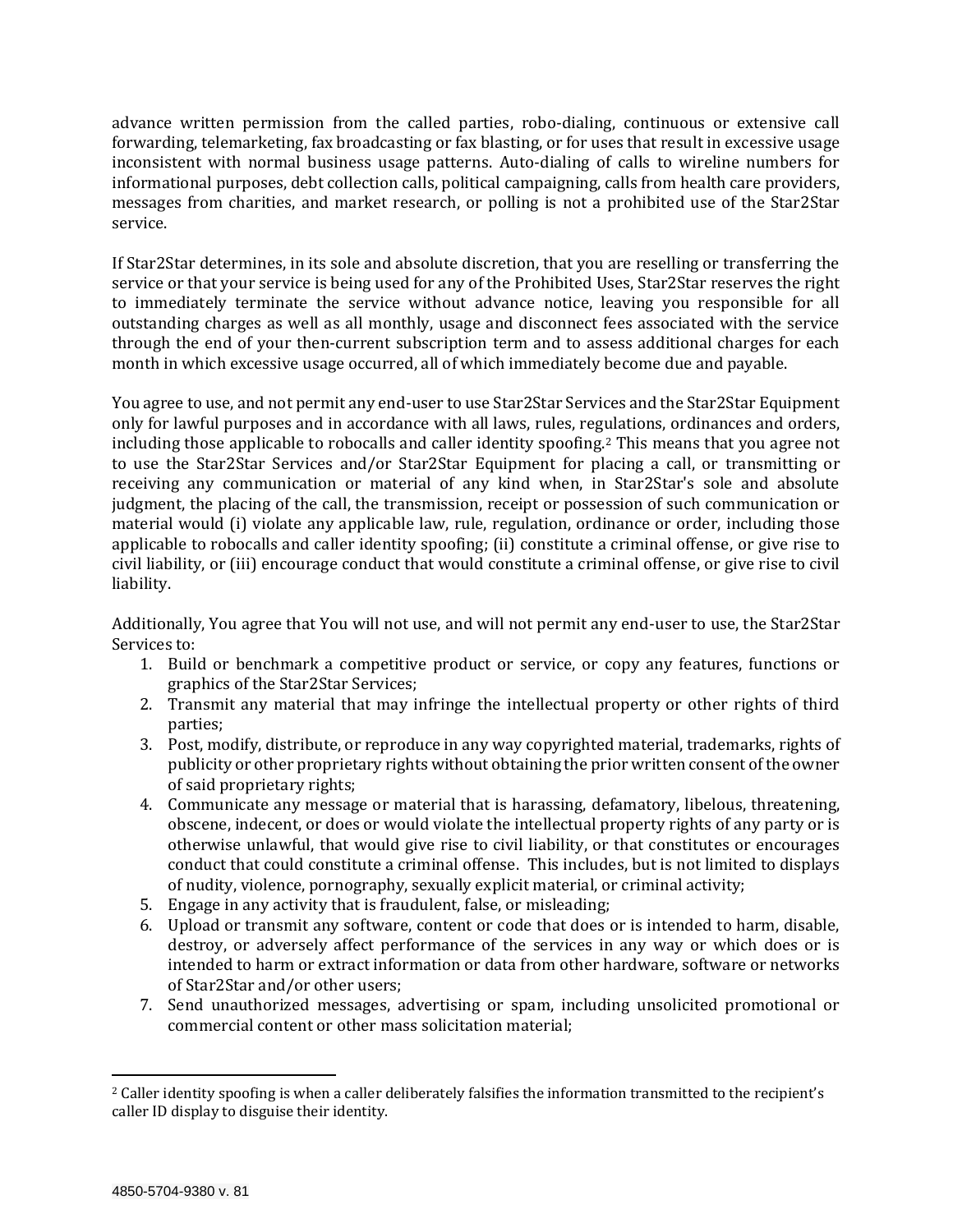- 8. Misrepresent a user's identity or affiliation with any entity or organization, or impersonate any other person;
- 9. Collect, harvest, or gather user data without consent of both the user and Star2Star;
- 10. Violate the privacy of others or distribute confidential or personal information of third parties without their express advance written consent; and/or
- 11. Engage in any activity that is or is intended to be harmful or disruptive to the Star2Star Services and/or Star2Star Equipment and/or attempts to circumvent restrictions on access, usage, or security of the Star2Star Services, including but not limited to transmitting viruses, malware or other malicious or destructive code or using tools to mask IP address location or to otherwise circumvent restrictions on use.

Star2Star reserves the right to terminate your service immediately and without advance notice if Star2Star, in its sole and absolute discretion, concludes that you have violated the above restrictions, leaving you responsible for all outstanding charges as well as all monthly, usage and disconnect fees associated with the Service through the end of your then-current subscription term, all of which immediately become due and payable. You are liable for any and all use of the service and/or the OPE by yourself and by any person making use of the service or device provided to you and agree to indemnify and hold harmless Star2Star against any and all liability for any such use. If Star2Star, in its sole and absolute discretion, concludes that you have violated the above restrictions, Star2Star may forward the objectionable material, as well as your communications with Star2Star and your PII (personally identifiable information) to the appropriate authorities for investigation and prosecution and you hereby consent to such forwarding.

# **COPYRIGHT / TRADEMARK / UNAUTHORIZED USAGE OF DEVICE, FIRMWARE OR SOFTWARE**

The Star2Star Service and Star2Star Equipment and any firmware or software used to provide the service or provided to you in conjunction with providing the Service, or embedded in the OPE, and all services, information, documents and materials on Star2Star's website and portal are protected by trademark, copyright, patent and other intellectual property laws and international treaty provisions. All websites, portals, corporate names, service marks, trademarks, trade names, logos and domain names (collectively "marks") of Star2Star are and shall remain the exclusive property of Star2Star and nothing in these Terms and Conditions shall grant you the right or license to use any of such marks. You acknowledge that you are not given any license to use the firmware or software used to provide the service or provided to you in conjunction with providing the service, or embedded in the OPE, other than a nontransferable, revocable license to use such firmware or software in object code form (without making any modification thereto) strictly in accordance with these Terms and Conditions. You expressly agree that the OPE is exclusively for use in connection with the Service and that Star2Star will not provide any passwords, codes or other information or assistance that would enable you to use the OPE for any other purpose. If you elect to use the service through an interface device not provided by Star2Star, which Star2Star generally prohibits, you warrant and represent that you possess all required rights, including software and/or firmware licenses, to use that interface device with the service and you will indemnify and hold harmless Star2Star against any and all liability arising out of your use of such interface device with the service. You shall not reverse compile, disassemble or reverse engineer or otherwise attempt to derive the source code from the binary code of the firmware or software.

Microsoft® is a registered trademark of the Microsoft Corporation, used in accordance with [https://www.microsoft.com/en-us/legal/intellectualproperty/trademarks/usage/general.aspx.](https://www.microsoft.com/en-us/legal/intellectualproperty/trademarks/usage/general.aspx)

Star2Star does not obtain any intellectual property rights in content submitted, posted, or displayed through the use of Star2Star Services.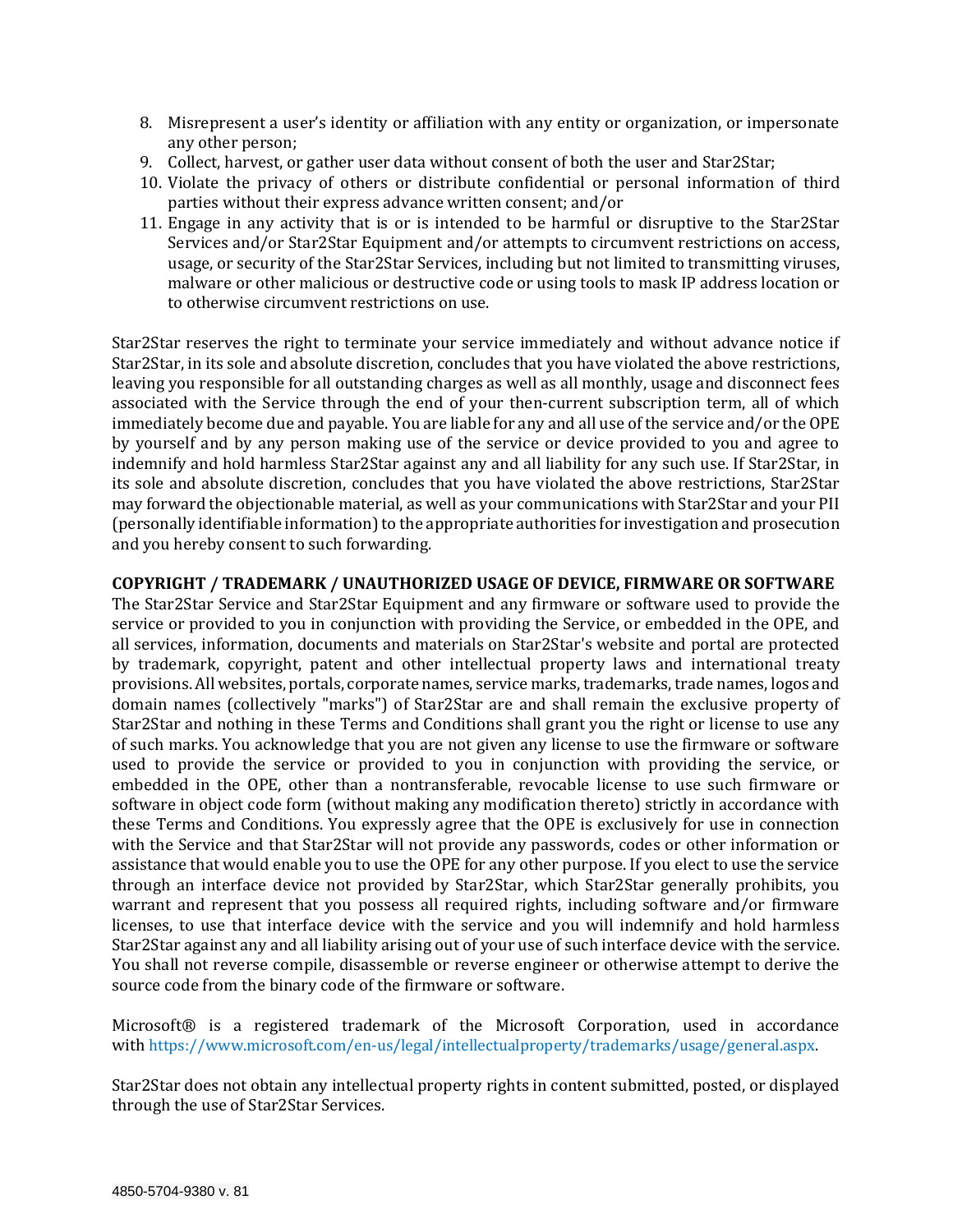# **DIGITAL MILLENNIUM COPYRIGHT ACT ("DMCA") NOTICES**

Certain materials transmitted and/or displayed via the Applications are from third parties not within Star2Star's control. Star2Star is under no obligation to, and does not, scan such third-party Content used in connection with the Applications for the inclusion of illegal or impermissible content. However, Star2Star respects the copyright interests of others and, as a policy, does not knowingly permit usage of materials that infringe another party's copyright.

If you believe any materials on the Applications infringe a copyright, Subscriber can click [here](https://privacyportal.onetrust.com/webform/daae7b28-0c59-4224-add8-419d944314c4/7d8d1161-e1a0-460c-834b-36150f9ef53b) to submit a notice or can provide Star2Star with written notice that at a minimum contains:

- A physical or electronic signature (i.e., "/s/ (print name)") of a person authorized to act on behalf of the owner of an exclusive right that is allegedly infringed;
- $\bullet$  Identification of the work(s) claimed to have been infringed, or, if multiple copyrighted works at a single online site are covered by a single notification, a representative list of such works at that site and a statement of ownership of such work(s);
- Identification of the material that is claimed to be infringing or to be the subject of infringing activity and that is to be removed or access to which is to be disabled, and information reasonably sufficient to permit us to locate the material;
- Information reasonably sufficient to permit us to contact the complaining party, such as an address, telephone number, and, if available, an electronic mail address at which the complaining party may be contacted;
- A statement that the complaining party has a good faith belief that use of the material in the manner complained of is not authorized by the copyright owner, its agent, or the law;
- A statement, under penalty of perjury, that the information in the notification is accurate and that the complaining party are authorized to act on behalf of the owner of an exclusive right that is allegedly infringed; and
- Include the following statement: "I have good faith belief that the use of the copyrighted materials described above and contained on the service is not authorized by the copyright owner, its agent or protection of law."

All DMCA notices should be sent to Star2Star's designated agent as follows:

Designated Agent for

Star2Star Communications, LLC 600 Tallevast Road, Suite 202 Sarasota, FL 34243 Tel: +1941.234.0001 Email: [Legal@star2star.com](mailto:Legal@star2star.com)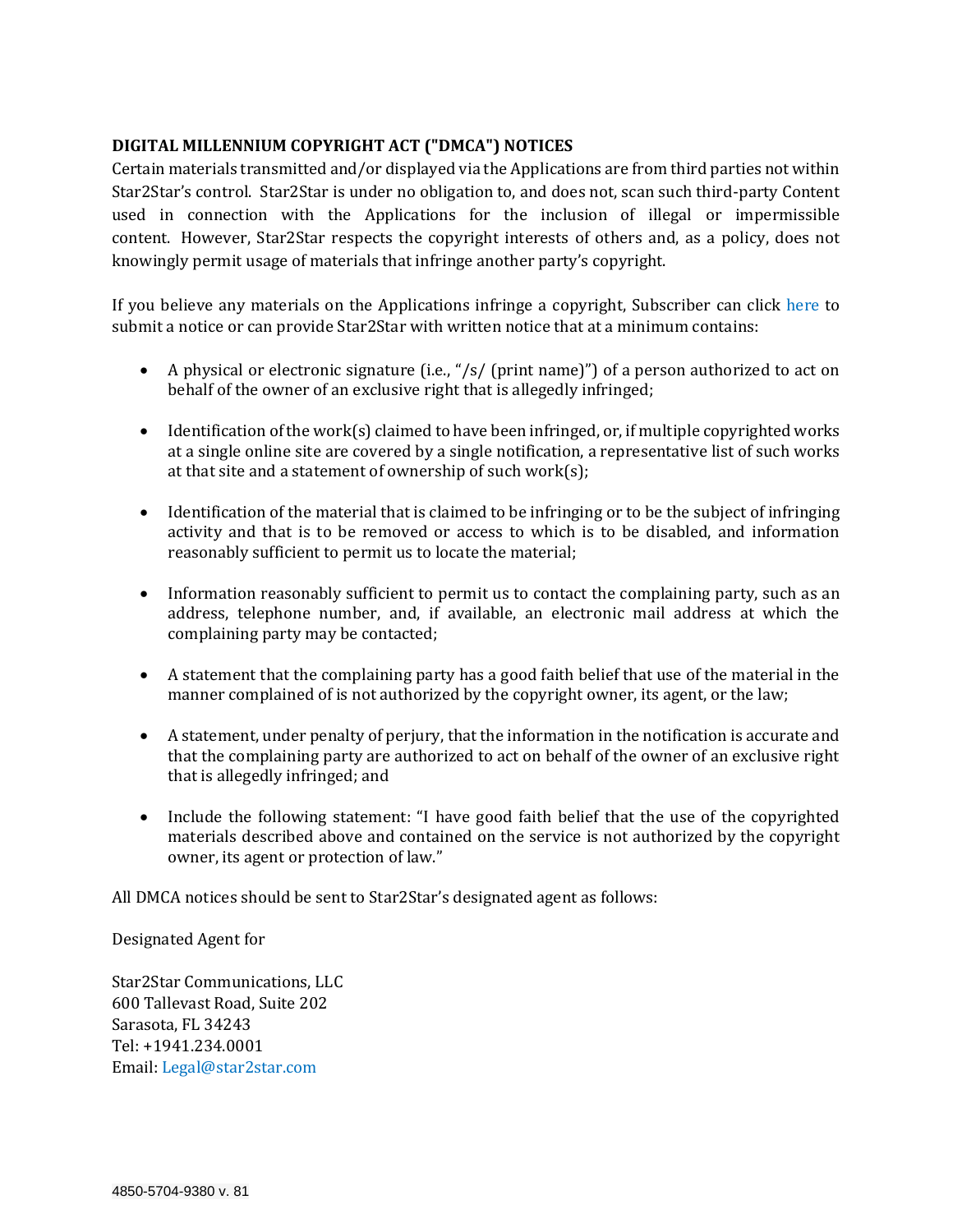Star2Star may, in appropriate circumstances and at its discretion, terminate the account or access of users who infringe the intellectual property rights of others.

### **TAMPERING WITH THE OPE OR THE STAR2STAR SERVICES**

The OPE will be configured for your exclusive use of the Star2Star Services on your chosen broadband connection. Unless expressly authorized to do so by Star2Star, you shall not tamper with the OPE, modify its configuration or try to directly access it in any way. You agree not to change the electronic serial number or equipment identifier of the device, or to perform a factory reset of the device, without express permission from Star2Star. Star2Star reserves the right to terminate your service should you tamper with the OPE, leaving you responsible for all outstanding charges as well as all monthly, usage and disconnect fees associated with the Service through the end of your then-current subscription term, all of which immediately become due and payable. You agree not to hack or disrupt the service or to make any use of the service that is inconsistent with its intended purpose or to attempt to do so.

# **CANCELLATION OF SERVICE**

By you:

- 1. If you cancel your service before the end of your then-current subscription term, you will be charged for all outstanding charges as well as all monthly, usage and disconnect fees associated with the service through the end of your then-current subscription term, all of which immediately become due and payable;
- 2. Any service deposits held by Star2Star on your behalf will be refunded; and
- 3. Star2Star will charge your credit card for all remaining outstanding charges.

### By Star2Star:

- 1. Star2Star reserves the right to discontinue its service, cancel your account, and/or block your access to the Star2Star network, without incurring any liability, immediately and without notice if Star2Star deems that such action is necessary to prevent or to protect against fraud or to otherwise protect Star2Star's personnel, agents, facilities, or services. Without limitation, Star2Star may take such actions if:
	- a. You refuse to furnish information or furnish false information that (i) is essential for billing; or (ii) pertains to your creditworthiness, your past or current use of common carrier communications service, or your planned use of such service;
	- b. You indicate that you will not comply with a request for security for the payment of services;
	- c. Your service usage charges exceed established parameters based on your history of usage, which may indicate a likelihood of non-payment or possible fraud;
	- d. You have been given notice by Star2Star of any past due amount (which remains unpaid, in whole or in part) for any of Star2Star's or an affiliated carrier's service to which you either subscribe or had subscribed or used;
	- e. You either refuse to pay when billed for service or indicate to Star2Star or an entity billing on Star2Star's behalf that you do not intend to pay for service used by you;
	- f. You use, or attempt to use, the service with the intent to avoid the payment, either in whole or in part, of the charges for the service by (i) using or attempting to use service by rearranging, tampering with, or making connections to the service in an unauthorized manner; or (ii) using tricks, schemes, false or invalid numbers, false credit devices, or other fraudulent means or devices;
	- g. You act, or fail to act, in a manner that hinders or frustrates any investigation by Star2Star or others having the legal authority to investigate your legal obligations;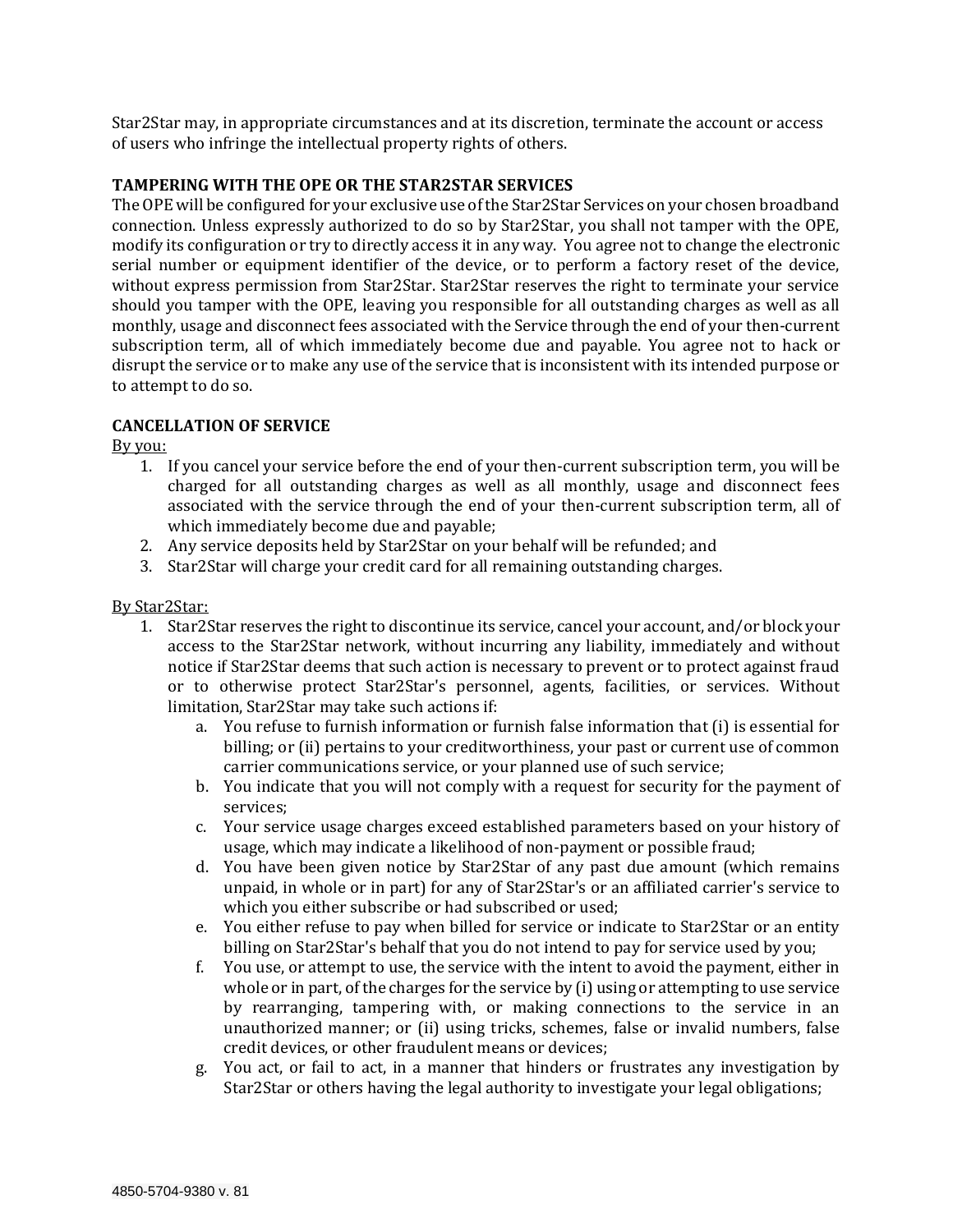- h. You were previously provided with notice of breach of contract, took corrective action, but thereafter engage in the same breach activity;
- i. You act in a manner that is threatening, obscene, harassing, or abusive to Star2Star personnel; or
- j. Star2Star is required to do so to comply with, or due to termination of one of Star2Star's underlying carrier agreements.
- 2. Star2Star reserves the right to discontinue its service, cancel your account, and/or block your access to Star2Star's network, without incurring any liability, immediately upon written notice to you if:
	- a. Any invoice charges remain outstanding and owed by you after the 30th day from the date of the invoice notifying you of the charges; or
	- b. You fail to comply with a request by Star2Star for security for the payment for services.
- 3. Star2Star reserves the right to modify, substitute, wind-down, sunset, suspend, and/or discontinue temporarily or permanently ("**End-of-Life**") Star2Star Services and/or Star2Star Equipment from time to time at its sole discretion. You agree that Star2Star will not be liable to you or any third party for any End-of-Life action concerning Star2Star Services and/or Star2Star Equipment, although Star2Star may, in its sole discretion, provide you with a credit, refund, discount, or another form of consideration. Star2Star may provide you with advance notice of any End-of-Life change if reasonably practicable or otherwise promptly thereafter. Notice may be provided in any manner designed to provide information to you, including posted to Star2Star's website, sent to you via email, or included as a message on your recurring invoice from Star2Star. Upon providing notification, You agree to reasonably work with Star2Star to facilitate End-of-Life modifications impacting your Star2Star Services and/or Star2Star Equipment. If you fail to comply with Star2Star's reasonable End of Life requirements, Star2Star reserves the right to suspend or terminate your Star2Star Services.
- 4. In the event of the discontinuance of the service by Star2Star pursuant to these provisions, you will be charged for all outstanding charges as well as all monthly, usage and disconnect fees associated with the Service through the end of your then-current subscription term, all of which immediately become due and payable.
- 5. Any service deposits held by Star2Star on your behalf will be refunded.
- 6. Star2Star will charge your credit card for all remaining outstanding charges.

### **BILLING AND PAYMENT FOR THE STAR2STAR SERVICES**

Star2Star's billing procedures provide for the delivery of monthly bills in electronic format and for payment by credit/debit card or by ACH transfer via Star2Star®Pay. Once your Star2Star account has been established, you will be sent an email activation code to Star2Star®Pay with a registration link. You can directly register and establish your electronic wallet to pay by credit/debit card or by ACH and establish an AutoPay Authorization for automatic payment of invoices. You will register under your Parent Customer ID and have access to all locations under your Agreement, if applicable. Electronic payers that do not establish an AutoPay Authorization will be charged an Invoice Processing and Payment Fee of \$19.99 on their monthly invoice.

In the event you desire to receive monthly invoices from Star2Star by mail or remit payment by check, instead of credit/debit card or ACH transfer via Star2Star®Pay, Star2Star will add a \$19.99 Invoice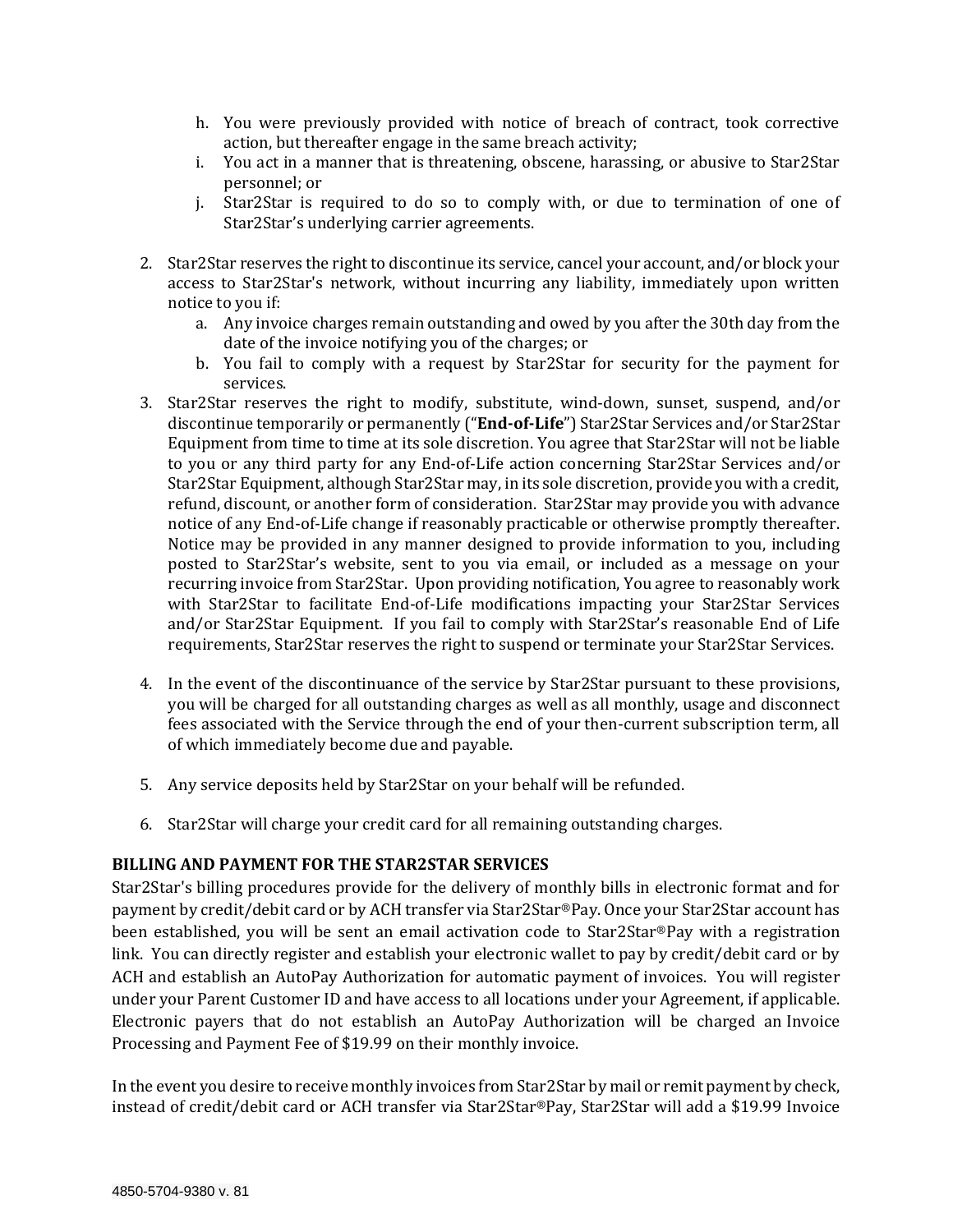Processing and Payment Fee to your monthly invoice. Check payers are also requested to register on Star2Star®Pay to access their billing and payment history. If You elect to remit payment by phone, a separate \$19.99 per payment administrative fee will be added at the time payment is made. Any such pay-by-phone administrative fee is in addition to any Invoice Processing and Payment Fee discussed herein.

Star2Star's invoices will reflect the following charges depending on your Subscription Agreement and actual usage:

- 1. a monthly service fee for your Star2Star Services;
- 2. usage in excess of the included and any pre-purchased number of minutes (local and domestic long distance) as allocated by your plan per month, charged at \$0.046 per minute billed in six-second increments (including any minutes used in connection with StarFax®);
- 3. line demand in excess of your allocated number of lines ("Line-burst") charged at \$0.25 per minute (including StarFax™ usage) rounded up;
- 4. inbound toll-free service in excess of the pre-purchased number of minutes, if any, charged at \$0.03 per minute billed in sixty-second increments (including StarFax™ usage), rounded up;
- 5. StarFax® usage in excess of 100 pages per month per StarFax® Personal license, charged at \$0.05 per page;
- 6. StarFax® usage in excess of 100 pages per month per StarFax® Digital 100 license, charged at \$0.05 per page;
- 7. Digital Fax usage in excess of 100 pages per month per Collaboration User Bundle, Customer Service User Bundle, or Contact Center User Bundle, charged at \$0.05 per page;
- 8. StarFax® usage in excess of 500 pages per month per StarFax® Digital 500 license, charged at \$0.05 per page;
- 9. StarFax® usage in excess of 1500 pages per month per StarFax® Digital 1500 license, charged at \$0.05 per page;
- 10. StarFax® usage in excess of 5000 pages per month per StarFax® Digital 5000 license, charged at \$0.05 per page;
- 11. StarFax® usage in excess of any amounts provided in Subscriber's quote per StarFax® Digital Enterprise license, charged at overage amounts found in Subscriber's quote;
- 12. a remote extension monthly service fee of \$4.95 when remote extension enabled at any time during the billing cycle (separate e911 charge(s) will be applicable for the line associated with the remote extension);
- 13. StarFax® Classic monthly service fee where the subscriber has a registered fax line but no StarFax® Personal or StarFax® Digital license purchased for that fax line;
- 14. 411 calls and other ELS calls; and
- 15. International, Alaska, Puerto Rico and other US territories call charges, charged on a per minute usage basis at then-current rates (including StarFax® usage);
- 16. charges for all other services subscribed to and provided for in the Subscriber Agreement or actually used at any time during the billing cycle at the then current rate(s), such as toll-free numbers, out of area numbers, additional DID (direct inward dial) usage, and unpublished numbers, etc.;
- 17. any shipping or handling charges; and
- 18. all applicable Taxes and Fees.

You may incur charges or be required to order a different type of service plan if you change your phone number after your Star2Star Service has been activated.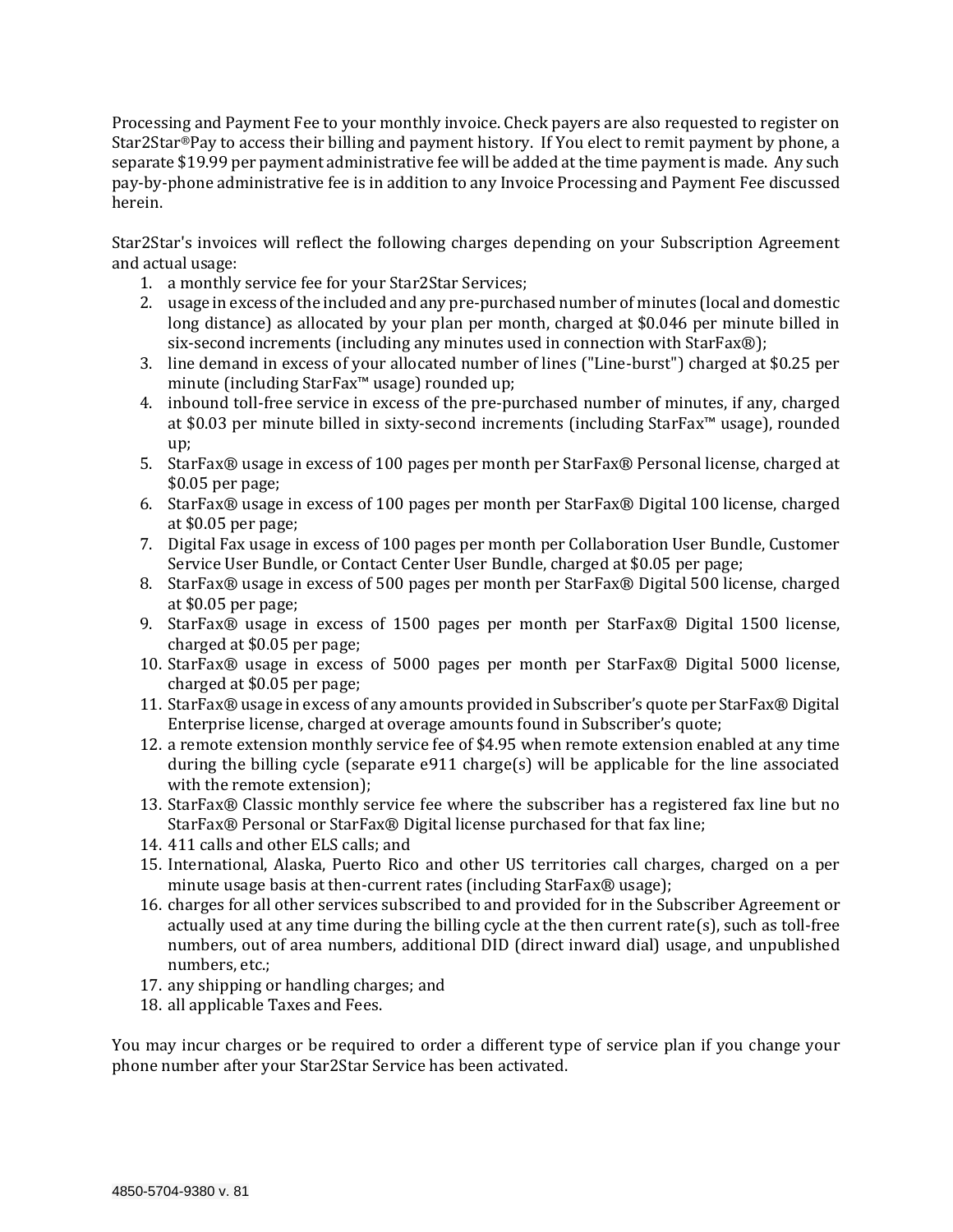For purposes of determining charges on your invoice, a local call is defined as any call made inbound or outbound that is within 40 miles of the central office of the primary phone number of the Star2Star location as determined by Vertical and Horizontal (V&H) Coordinates. A long distance call is defined as an outbound call to a phone number located within a central office that is greater than 40 miles from the central office of the primary phone number of the Star2Star location, as determined by Vertical and Horizontal (V&H) Coordinates. An out-of-area phone number is defined as a phone number located within a central office that is greater than 40 miles from the central office of the primary phone number of the Star2Star location, as determined by Vertical and Horizontal (V&H) Coordinates.

Star2Star will bill all charges, applicable taxes and surcharges monthly in advance (except for usagebased charges, which will be billed monthly in arrears, and any other charges which Star2Star decides to bill in arrears) to your credit card, including but not limited to: activation fees, monthly service fees, international usage charges, 411 and ELS charges, advanced feature charges, equipment purchases, disconnect fees and shipping and handling charges. Star2Star reserves the right to bill at more frequent intervals if the amount due at any time exceeds \$50.00. Any usage charges will be billed in increments that may be rounded up to the nearest minute except as otherwise set forth in the rate schedules found on Star2Star's website.

Star2Star shall have the sole discretion and flexibility to apply any payments or other money received from a subscriber against any invoices or other amounts due and owing to Star2Star or any of its affiliated entities by that subscriber.

### **COMMENCEMENT OF BILLING**

Monthly billing commences upon applicable services being Enabled and Available for use at location.

- 1. Voice Services and/or Messaging. Once your services are provisioned, installed, and functioning (able to make outgoing calls and/or Messaging and receive incoming calls and/or Messaging on the "shadow" DID or actual Subscriber ported TN) at your initial location, Star2Star will begin monthly billing for the services (we refer to this as "Enabled and Available" for use).
- 2. SD-WAN Service. For new locations, Star2Star will begin monthly billing for SD-WAN services the earlier of: (1) thirty (30) days after the date the Star2Star SD-WAN equipment is shipped to a Subscriber's location; or (2) the date the services are Enabled and Available.
- 3. 4G LTE Failover Service. For new locations, Star2Star will begin monthly billing for 4G failover services the earlier of: (1) thirty (30) days after the date the 4G Hardware is shipped to a Subscriber's location; or (2) the date the services are Enabled and Available.
- 4. Connected Workspace. For all Connected Workspace users, billing will begin immediately upon provisioning of each user as reflected in the Connected Workspace Portal. Such billing shall not be prorated for any partial billing periods. Connected Workspace provisioning shall not count towards the date a location is Enabled and Available for use unless the applicable quote or order is for Connected Workspace services only (i.e., no other Star2Star Services such as Voice Services are included in the quote or order; only Connected Workspace services are quoted/ordered), in which case the Enabled and Available for use date is determined by the date the first Connected Workspace user is provisioned as evidenced in the Connected Workspace Portal. For quotes or orders that include additional Star2Star Services (i.e., Voice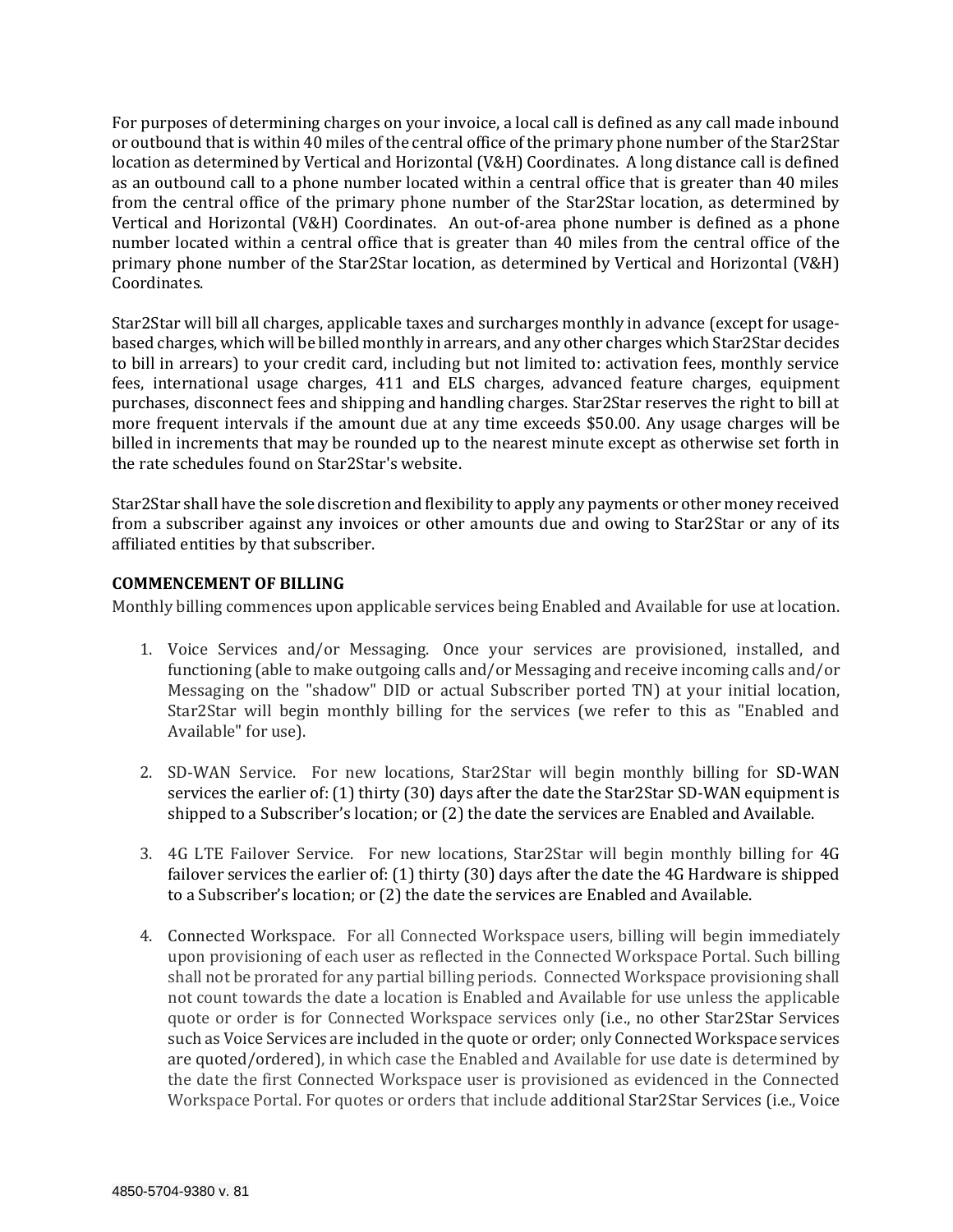Services, etc.), Connected Workspace shall not apply for an Enabled and Available for use date.

### **ACCORD AND SATISFACTION**

No payment by you or receipt by Star2Star of an amount less than the invoiced amount shall be deemed to be other than on account. No endorsement or statement on any check, or in any letter accompanying any check or payment shall be deemed an accord and satisfaction, and Star2Star may accept such check or payment without prejudice to Star2Star's right to recover the balance due or pursue any other remedy provided in these Terms and Conditions.

### **PRICE CHANGES AND OTHER MODIFICATIONS**

Notwithstanding any terms to the contrary in any Star2Star materials, Star2Star may change the prices and charges for Star2Star Services and/or international calling and/or 411 and ELS services from time to time. We may decrease prices without providing advance notice. Increases to the prices or charges for the service and/or other charges are effective no sooner than fifteen days after we post them on our website at [Star2Star.com.](https://www.star2star.com/) Increases to the Cost Recovery Fee, which is associated with our costs relating to government programs, federally or state-imposed regulations, regulatory compliance, or similar requirements applicable to Star2Star, among other things, are effective no sooner than three (3) days after we post the increases on our website.

If you choose to add additional Star2Star Services or equipment after the commencement date of your first location, all additional Star2Star Services and equipment must be purchased through Star2Star. If such equipment is not purchased through Star2Star, you understand that Star2Star may refuse to add this equipment to your agreement.

**"PROMOTIONAL" MONTHS; DEFERRED PAYMENTS**. Star2Star, from time to time, may offer Subscribers promotions and/or special payment plans ("Promotional Months") under which the payment of Subscribers' monthly recurring charges are deferred for one or more months, as determined in Star2Star's sole discretion. In exchange for the Promotional Months, Subscribers agree to extend the Term of their Subscription Agreements by the number of Promotional Months provided by Star2Star. For example, if two Promotional Months are offered, Subscriber's operative Term will extend by two months.

### **CHARGES AND BILLING**

Charges accrue through a full billing period. To determine the charge for each international call, we may round up to the next full minute for any fraction of minutes used. We will determine the format of the bill and the billing period, and we may change both the bill format and the billing period from time to time.

### **STORAGE OF RECORDED CALLS**

For those Subscribers that have licensed Star2Star's StarCenter® software and purchased call recording, Star2Star stores those calls you choose to record. Except when subscribing to Star2Star's unlimited call recording feature, each call agent license includes 200 hours of cumulative recording time with the hours pooled among all licensed agents of Subscriber. Star2Star samples the stored hours once per day for each StarCenter® Subscriber and the daily average over the monthly billing cycle determines the total cumulative recording time for that billing cycle. If the daily average exceeds the total number of pooled hours in any billing cycle, an overage charge of \$0.25 per hour (or fraction thereof) will apply for that billing cycle and will be invoiced in arrears to Subscriber. Subscriber's system administrator can delete or download calls stored by Star2Star to Subscriber's system at no charge and without assistance from Star2Star. Please see the StarCenter®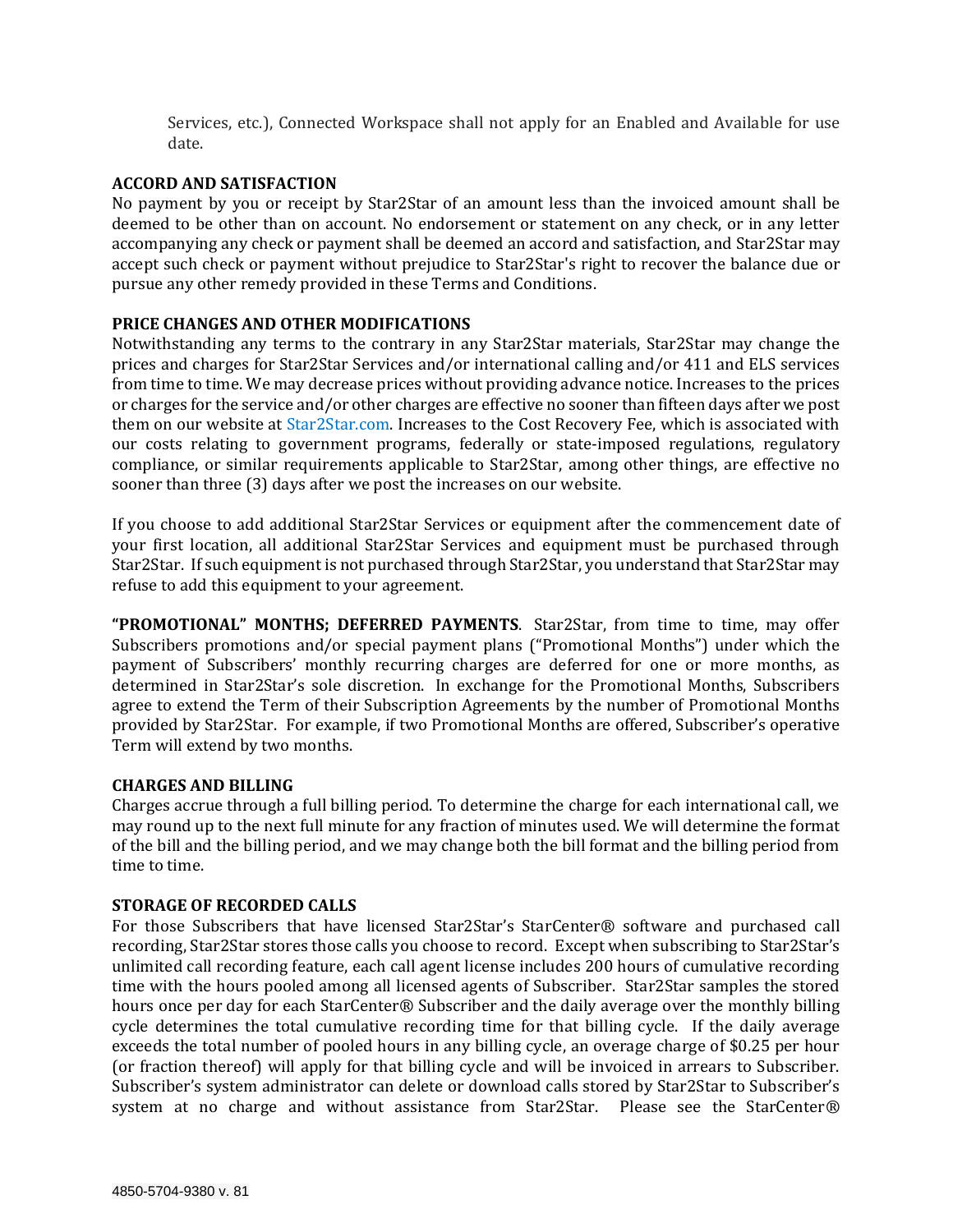Configuration Guide for information on deleting or downloading those calls being stored by Star2Star.

Star2Star will continue to store Subscriber's above referenced recordings for fourteen (14) days following the cancellation of Subscriber's Agreement and/or call recording election. If Subscriber requests Star2Star to maintain call recordings for a longer amount of time, it must inform Star2Star in writing within the fourteen (14) day period and Star2Star will specify if and how such recordings will be maintained and the associated charges. Star2Star shall not be liable to Subscriber or any third party for damages arising out of or in any way related to loss of data or recordings.

### **FAILURE TO PAY**

Upon advance notice, we may suspend, restrict, or cancel the service, if you do not make payments for current or prior bills by the required due date. Service suspension or cancellation may result in your loss of the number associated with the service if amounts due are not paid and ported out.

The failure of Star2Star to require or enforce strict performance by you or any provision of the Subscription Agreement or to exercise any right under the Subscription Agreement shall not be construed as a waiver or relinquishment of Star2Star's right to assert or rely upon any such provision or right in that or any other instance. Star2Star may choose to enforce certain portions of the Subscription Agreement more strictly against certain subscribers than it does against subscribers in general, and such disparate treatment shall not be a defense to any action brought by Star2Star to enforce the terms of or exercise any right under the Subscriber Agreement.

### **LATE PAYMENT CHARGE & BILLING DISPUTES**

Acceptance of late or partial payments (even if marked "Paid in Full" or with other restrictions) shall not waive any of our rights to collect the full amount of your charges for the service. You must notify Star2Star in writing within seven days after receiving your credit card statement if you dispute any Star2Star charges on that statement or such dispute will be deemed waived. Billing disputes should be directed to Star2Star via email at [billing@star2star.com.](mailto:billing@star2star.com)

You agree to reimburse us for reasonable attorneys' fees and any other costs associated with collecting delinquent or dishonored payments. If charges cannot be processed through your credit card, we will charge you an additional \$25.00. If the state law where you receive the service requires a different fee, we will charge you that amount.

#### **TAXES AND FEES**

You are responsible for, and shall pay, any applicable federal, state, municipal, local or other governmental sales, use, excise, value-added, personal property, public utility or other taxes, fees or charges now in force or enacted in the future, that arise from or as a result of your subscription or use or payment for Star2Star Services or the Star2Star Equipment. Such taxes, fees and/or charges, may include but not be limited to, federal and state Universal Service Fund Fees, and other federal, state or local mandated taxes, fees and surcharges based on jurisdiction, for example, use, excise and e911 charges, as well as any compliance and/or administrative cost recovery fees. Such amounts are in addition to payment for the service or devices and will be invoiced as set forth in these Terms and Conditions. If you are exempt from payment of certain taxes, you must provide Star2Star with an original certificate that satisfies applicable legal requirement attesting to tax-exempt status. Tax exemption will only apply from and after the date, Star2Star receives such certificate.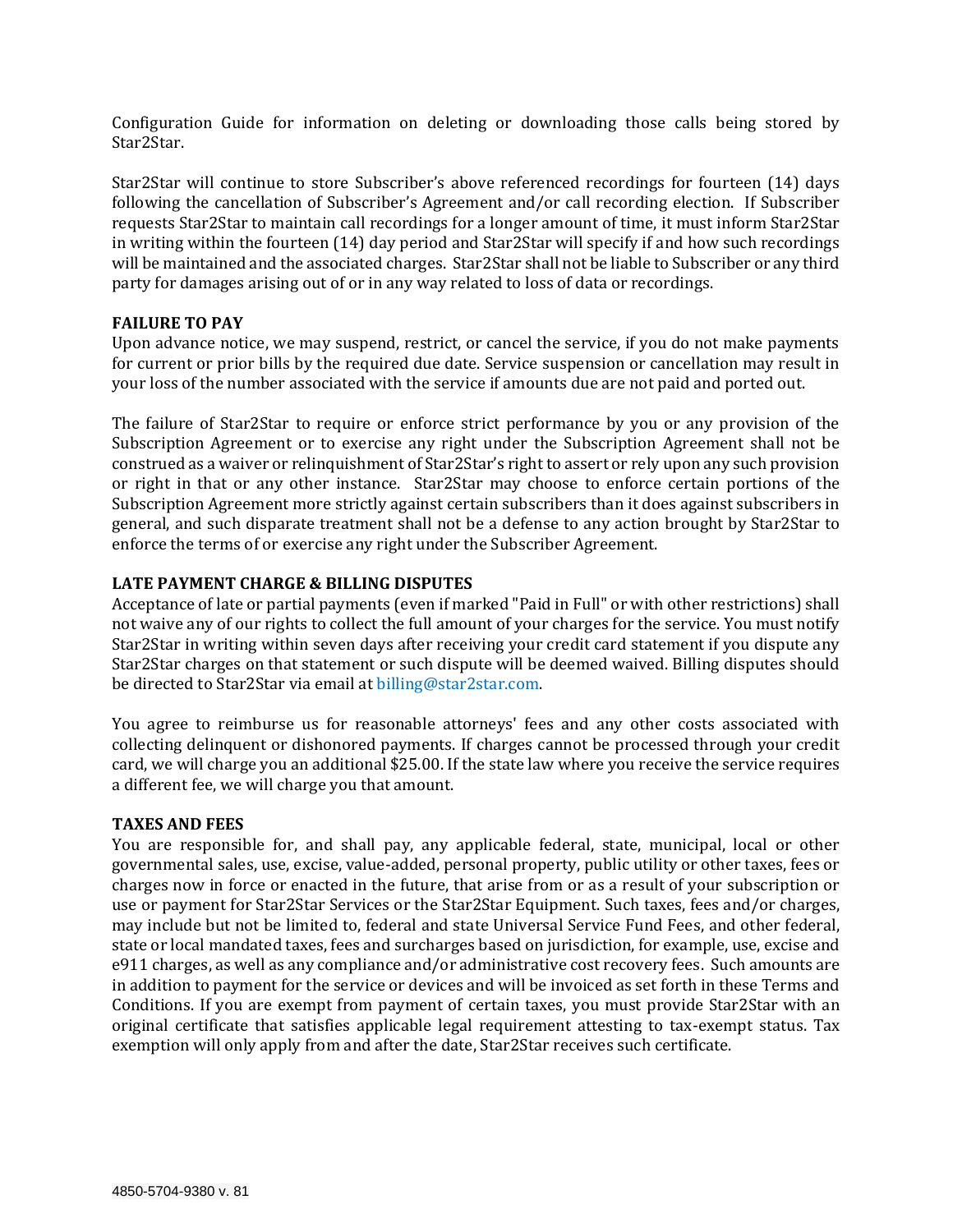### **RIGHT TO ACT**

Upon Subscriber's failure to perform any of its duties required by these Terms and Conditions, Star2Star may, but shall not be obligated to, perform any or all such duties, including payment of any tax, assessment, or insurance and other charges or expenses as provided herein. Subscriber shall reimburse Star2Star an amount equal to the cost paid plus a 10% administrative fee.

# **CREDIT ALLOWANCES FOR INTERRUPTION OF STAR2STAR VOICE SERVICE**

Star2Star guarantees 99.999% network reliability for voice services as outlined in this section. Subscriber's exclusive remedy under this guarantee is that Star2Star shall provide a 200% credit to Subscriber's account for the duration of any outage if the cause of a voice service interruption is traced to Star2Star's network; more than fifteen percent (15%) of Subscriber's phones are affected by the interruption; and the interruption exceeds 26 seconds duration (less than 99.999% monthly uptime). The credit shall be calculated by dividing the duration of the outage in seconds (less 26 seconds) by the total seconds in the month times the total fixed recurring service charge (exclusive of equipment, maintenance, Taxes and Fees) times two. Subscribers may request credit for outages by emailin[g support@star2star.com,](mailto:support@star2star.com) by dialing \*2\* (Star2Star as spelled out on your Star2Star phone by dialing the \* and 2 keys) or calling 844-302-STAR (7827). Credit must be requested within seven (7) days of the applicable outage to be eligible. The credit shall be applied to the next billing cycle invoice.

Please be aware that SD-WAN service, 4G LTE Failover, Video Meetings, Connected Workspace, and softphone applications are not considered part of the Star2Star voice services network and therefore are not covered by this network reliability guarantee.

# **CREDIT ALLOWANCES FOR INTERRUPTION OF SD-WAN SERVICE**

Star2Star guarantees 99.999% network availability for SD-WAN service as outlined in this section. 99.999% availability guarantee for SD-WAN services shall apply where the following requirements are met:

- 1. SD-WAN hardware is powered by an uninterruptible power supply and kept in a climate controlled location appropriate for computer equipment;
- 2. The SD-WAN location has a minimum of three (3) internet ISP circuits from three (3) different internet providers delivered on three (3) different physical WAN mediums connected to the software. All three (3) internet circuits must be operational and free of persistent alarms within preceding 24 hours before any outage;
- 3. Subscriber proactively monitors and troubleshoots any issues with the internet circuits to resolve any persistent alarms; and
- 4. The Subscriber's SD-WAN service is deployed with either (i) high availability or (ii) warm-standby option at the location.

The SD-WAN service availability guarantee includes connectivity across Subscriber's underlying internet circuits at location. "Availability" means: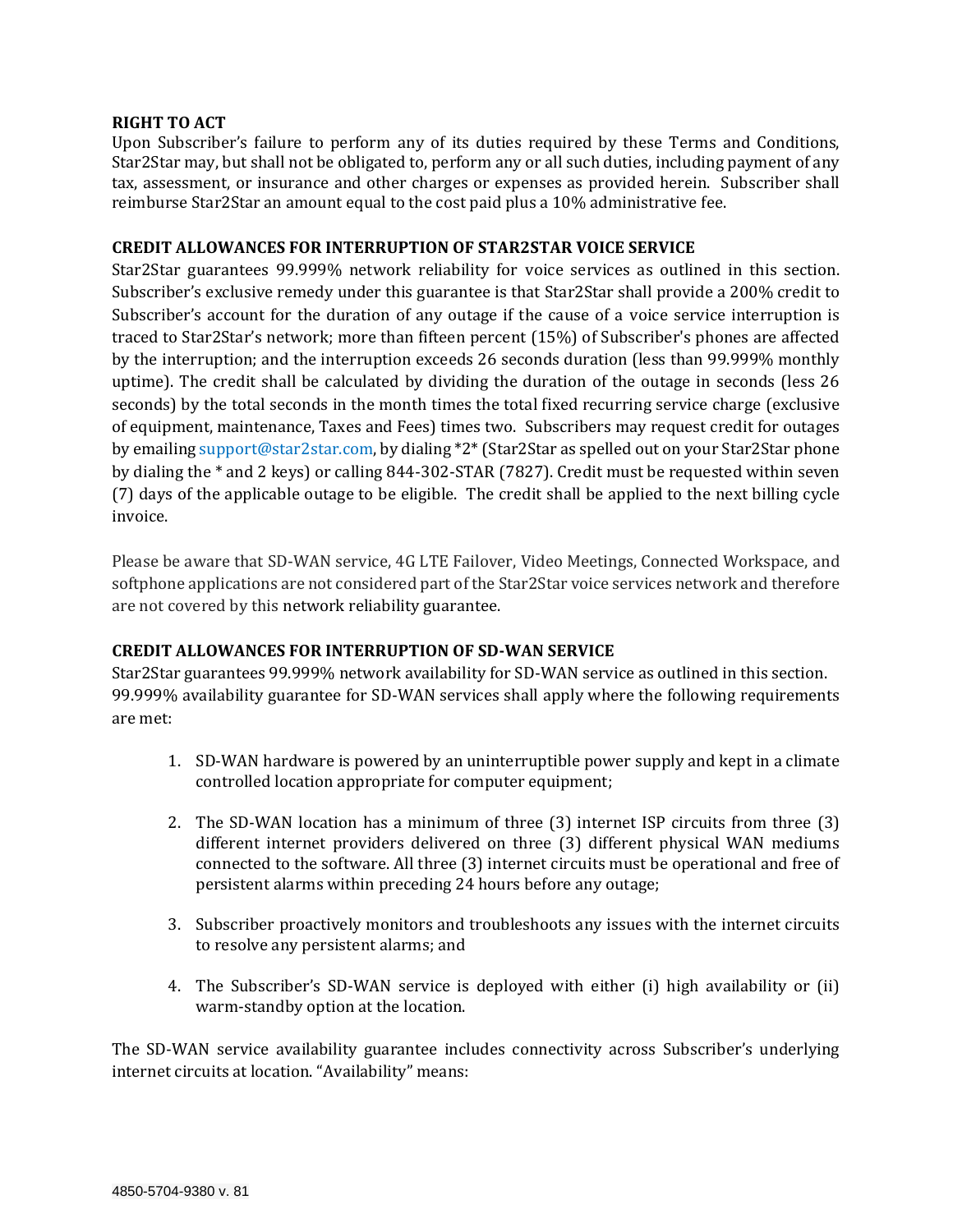- 1. Star2Star's datacenter based gateway clusters are operational so the Subscriber hardware running the SD-WAN software can connect;
- 2. Subscriber hardware running the SD-WAN is operational; and
- 3. Subscriber hardware running the SD-WAN software is remotely reachable through the SD-WAN service and is capable of passing Subscriber traffic.

Subscriber's exclusive remedy for any Star2Star caused SD-WAN outage is repair of service and credit for the outage period. Star2Star shall provide a 200% credit to Subscriber's account for the duration of the outage. Star2Star will not incur any liability to Subscriber for outages beyond Star2Star's reasonable control, including, but not limited to: disruption of issues on Subscriber's local network, issues with Subscriber's non-Star2Star provided internet connections, issues caused by Subscriber provided hardware or software, disruptions of power, erroneous configuration changes made by Subscriber, Force Majeure Events, or other non-compliance with other provisions of these Terms and Conditions. Subscribers may request credit for outages by emailing [support@star2star.com,](mailto:support@star2star.com) by dialing \*2\* (Star2Star as spelled out on your Star2Star phone by dialing the \* and 2 keys) or calling 844-302-STAR (7827). Credit must be requested within seven (7) days of the applicable outage to be eligible.

The credit shall be calculated by dividing the duration of the eligible outage in seconds (less 26 seconds) by the total seconds in the month times the total applicable fixed recurring service charge (exclusive of equipment, maintenance, Taxes and Fees) times two. Each of Subscriber's locations may be eligible for multiple credits in a month, however the sum of all monthly credits is not to exceed 100% of the monthly fixed charge of the applicable service. The credit shall be applied to the next billing cycle invoice.

Please be aware that Star2Star and its vendors are continually upgrading and maintaining the SD-WAN network to ensure optimal performance. Maintenance is done with consideration of the potential impact to Subscribers. Periods of lost connectivity during planned maintenance for which notice is given are not eligible for credit as outlined above.

# **CREDIT ALLOWANCES FOR INTERRUPTION OF CONNECTED WORKSPACE SERVICE**

Star2Star guarantees 99.99% service availability for Connected Workspace service as outlined in this section. The 99.99% availability guarantee for Connected Workspace services shall apply where the following requirements are met:

- 1. Subscriber proactively monitors and troubleshoots any issues with the internet circuits to resolve any persistent alarms;
- 2. Subscriber proactively monitors and troubleshoots any issues with the local area network to resolve any connectivity issues impacting the local computer;
- 3. All of Subscriber's hardware peripherals, including but not limited to printers, scanners (document, bar code, etc.), USB hubs, and industry unique peripherals (CAD Boards, etc.) are identified as being supported [here;](https://citrixready.citrix.com/)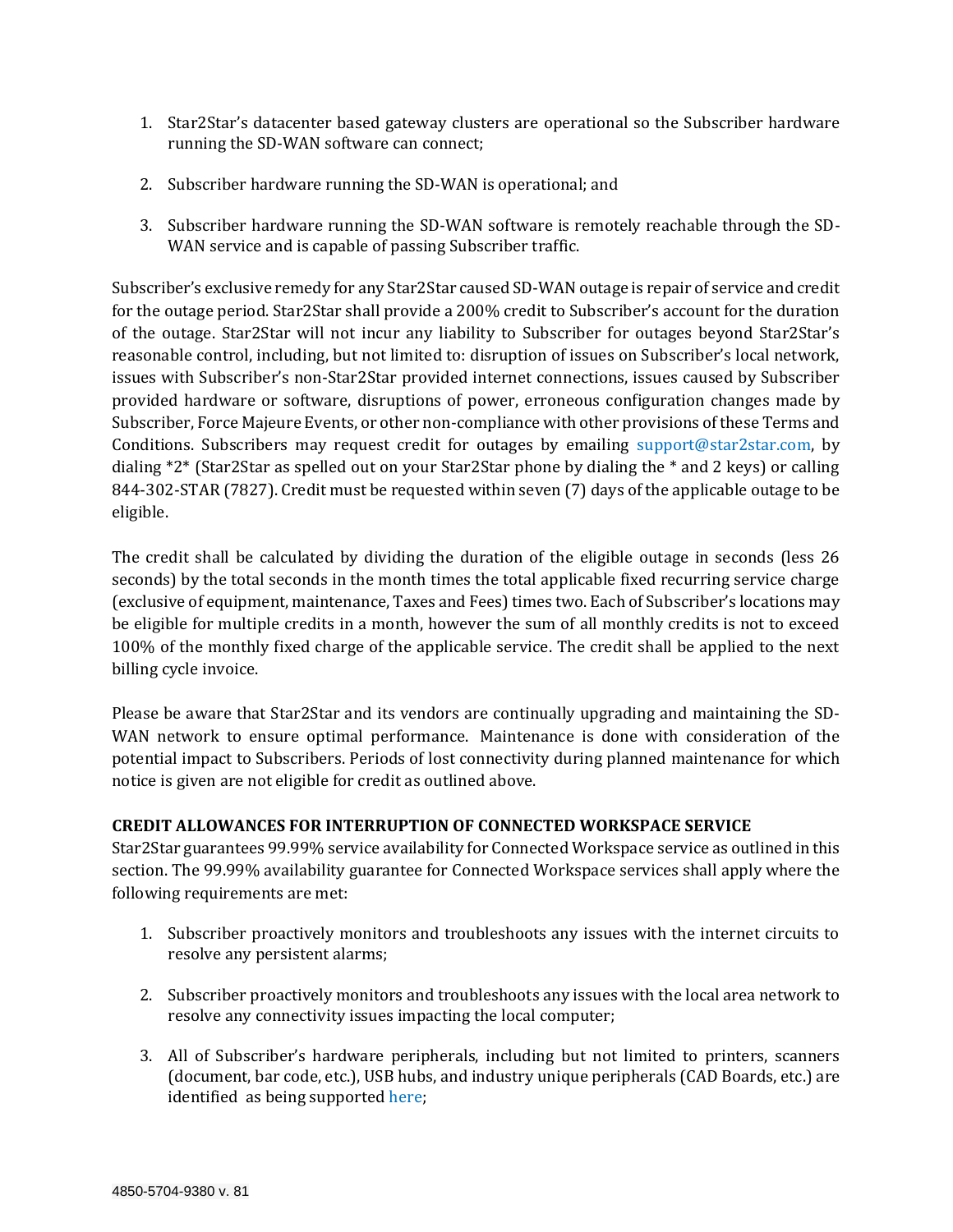- 4. Microsoft® Azure services are available and not offline or in an outage status; and
- 5. Citrix® Cloud services are available and not offline or in an outage status.

The Connected Workspace service availability guarantee includes connectivity across Subscriber's underlying internet circuits at the affected location. "Availability" means:

- 1. Star2Star's datacenter based gateway clusters are operational so the Subscriber hardware running the SD-WAN software can connect;
- 2. Star2Star's DNS services are available allowing Subscriber end-users using DNS to resolve [https://star2star.cloud.com;](https://star2star.cloud.com/)
- 3. Subscriber's end-users, when using an authorized user account with the appropriate credentials, can authenticate to star2star.cloud.com; and
- 4. Subscriber's end-users are presented with a desktop or application and upon clicking said desktop or application Star2Star's systems connect the user to that remote computing resource.

Connected Workspace service does not include support for "thin" or "zero" clients; no availability guarantee applies when such devices are used.

Subscriber's exclusive remedy for any Star2Star caused Connected Workspace outage is repair of service and/or credit for the outage period. Star2Star shall provide a 100% credit to Subscriber's account for the duration of the outage. Star2Star will not incur any liability to Subscriber for outages beyond Star2Star's reasonable control, including, but not limited to: disruption of issues on Subscriber's local network, issues with Subscriber's non-Star2Star provided internet connections, issues caused by Subscriber provided hardware or software, disruptions of power, erroneous configuration changes made by Subscriber, erroneous configuration changes made by upstream providers used by Star2Star to provide the service, Force Majeure Events, or other non-compliance with other provisions of these Terms and Conditions. Subscribers may request credit for outages by emailin[g support@star2star.com,](mailto:support@star2star.com) by dialing \*2\* (Star2Star as spelled out on your Star2Star phone by dialing the \* and 2 keys) or calling 844-302-STAR (7827). Credit must be requested within seven (7) days of the applicable outage to be eligible.

The credit shall be calculated by dividing the duration of the eligible outage in seconds (less 4.38 minutes) by the total seconds in the month times the total applicable fixed recurring service charge (exclusive of equipment, maintenance, Taxes and Fees). Each of Subscriber's locations may be eligible for multiple credits in a month, however the sum of all monthly credits is not to exceed 100% of the monthly fixed charge of the applicable service. The credit shall be applied to the next billing cycle invoice.

Please be aware that Star2Star and its vendors are continually upgrading and maintaining the Connected Workspace service to ensure optimal performance. Maintenance is done with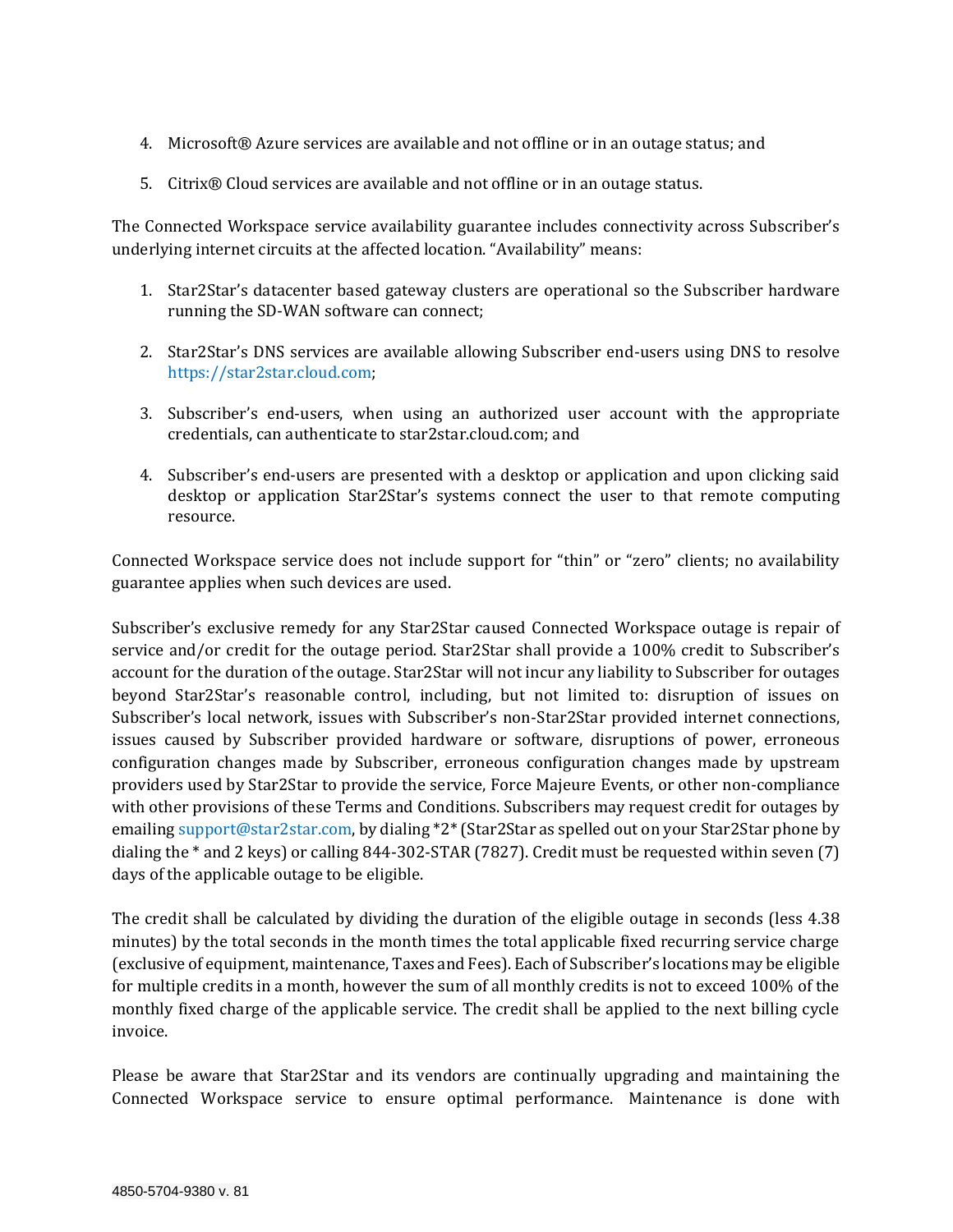consideration of the potential impact to Subscribers. Periods of lost connectivity during planned maintenance for which notice is given are not eligible for credit as outlined above.

#### **CONSUMER PRICE INDEX ESCALATION**

Upon each anniversary of the Commencement Date, Star2Star shall review the change in the Consumer Price Index (CPI-U, U.S. city average, all items, 1982-1984=100) (the "Index") as published by the U.S. Bureau of Labor Statistics, over the prior twelve (12) months (or such period as close as possible given the dates on which the CPI-U is published).

Such review shall be made by subtracting the Index in effect as of the previous anniversary date (or commencement date when such review is made at the first anniversary) ("Base CPI"), from the Index published as close to the anniversary date ("Current CPI") as possible. The resulting difference is then divided by the Base CPI. If the quotient (the "Factor") is .03 or greater, then Star2Star shall have the right to adjust going forward all Star2Star recurring charges as of the anniversary date by multiplying the recurring charges by the "Index Ratio" which is equal to the Factor plus one (1).

If the Factor is .03 or greater in any year, all subsequent increases to the Index as of the anniversary date, regardless of amount, shall be used to determine the "Adjusted Factor." Star2Star shall have the right to adjust going forward all Star2Star recurring charges as of each anniversary date by multiplying the original recurring charges (as determined prior to any adjustment under this provision) by the "Adjusted Index Ratio," which is equal to the Adjusted Factor plus one (1). The determination of the Factor, Adjusted Factor, and related Index Ratios is represented by the following formulas:

 $F = (A - B)/B$   $AF = ((A - B)/B) + F$   $IR = F + 1$   $AlR = AF + 1$ 

Where:

| A = Current CPI | $F = Factor$           | IR = Index Ratio           |
|-----------------|------------------------|----------------------------|
| $B = Base CPI$  | $AF = Adjusted Factor$ | AIR = Adjusted Index Ratio |

Example 1: Base CPI is 215.693 and the Current CPI is 217.965. The Factor is .011. Since the Factor is less than .03, no adjustment is made to the recurring charges.

Example 2: Base CPI is 217.965 and the Current CPI is 225.722. The Factor is .036. Given that the Factor exceeds .03, the original recurring charges are multiplied by the Index Ratio of 1.036 to determine the new recurring charges going forward.

Example 3: Same facts as Example 2 but on the next anniversary the Current CPI is 229.478. The Adjusted Factor becomes .052 [((229.478-225.722)/225.722) +.036] and the original recurring charges are multiplied by the Adjusted Index Ratio of 1.052 to determine the new recurring charges going forward.

No adjustment shall be made to the recurring charges until the Index has increased by 3% or more between anniversary dates. Star2Star reserves the right to adjust all non-recurring charges using the same calculations.

In the event that the Index is unavailable as of the anniversary date, you are to continue to timely pay all Star2Star recurring charges until the Index is available. Once available, the calculation shall occur to determine if the Star2Star recurring charges are subject to escalation in accordance with this section. If there is an escalation, you agree to make a retroactive payment to Star2Star equal to the difference between

1. the escalated Star2Star recurring charges due from the anniversary date until the date such increase was finally computed; and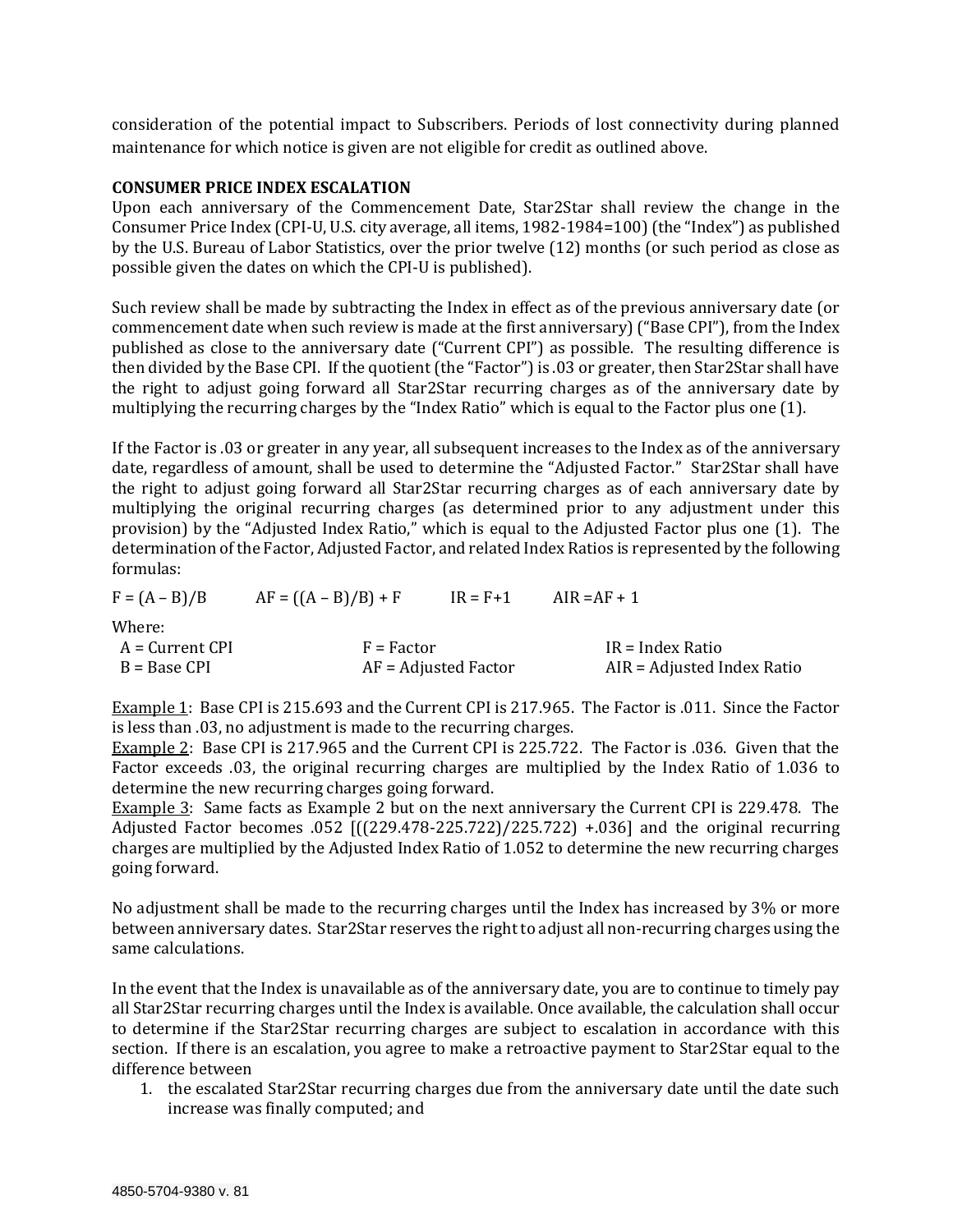2. the Star2Star recurring charges actually paid by you from the anniversary date until the date such increase was finally computed.

No subsequent adjustments or re-computations, retroactive or otherwise, shall be made due to any revision that may later be made to the first published figure of the Index for any month.

In no event shall the Star2Star recurring charges decrease as a result of a change in the Index.

Any delay or failure of Star2Star in computing or billing you for an escalation in the Star2Star recurring charges as permitted by this section shall not constitute a waiver of or in any way impair your obligation to pay any portion of the escalation.

Your obligation to pay escalated Star2Star recurring charges shall continue and shall cover all periods up to the last date of the Subscription Agreement, through expiration or termination.

In the event the Index ceases to use 1982-84=100 as the basis of calculation, or if, in Star2Star's sole judgment, a substantial change is made in the method used by the federal government to determine the Index or the items used to calculate the Index, then the Index shall be converted (the "Conversion") to the figure that would have been calculated (or as close to such figure as shall be practical) had the manner of calculating the Index in effect as of the date of the Subscription Agreement not been altered. As used herein, it shall be deemed a "substantial change" in the manner in which the Index is calculated if the federal government adjusts the method in which the Consumer Price Index is determined in an attempt to more accurately reflect changes in the cost-of-living.

If in Star2Star's sole judgment, the Conversion is impossible or impractical, then the revised Index shall be deemed to replace the original Index for purposes of the Subscription Agreement.

### **COLD AND DEACTIVATED EQUIPMENT**

"*Cold Equipment*" means any StarBox® or other equipment that is purchased by a Subscriber or a channel partner from Star2Star and is not scheduled to be activated on the StarSystem® at the time of purchase.

"*Deactivated Equipment*" means any StarBox® or other equipment purchased from Star2Star that was previously active on a Subscriber's StarSystem® but has since been deactivated in accordance with these Terms and Conditions.

For activation of any item of Cold Equipment, the purchaser must contact Star2Star for an activation quote, which includes installation and maintenance fees payable in connection with the activation, except in the case of an Instant RMA (as defined below). Once the quote has been accepted the Cold Equipment will be activated, at which time it shall accrue recurring maintenance charges according to the activation quote. Once activated, equipment returned to a purchaser's inventory (and subsequently deactivated) will continue to be subject to recurring maintenance charges.

If a Subscriber wishes to deactivate any Covered Component purchased from Star2Star, it must notify Star2Star of same at least five (5) Business Days prior to deactivation. Upon receipt of the notice, Star2Star will produce a quote to deactivate the Covered Component that reflects recurring maintenance charges for the Deactivated Equipment. The minimum charge associated with Deactivated Equipment will be a one-month maintenance charge, regardless of how long the equipment is actually deactivated. If Subscriber intends to reactivate Deactivated Equipment in the future, it must pay Star2Star such recurring maintenance charges to maintain the right to a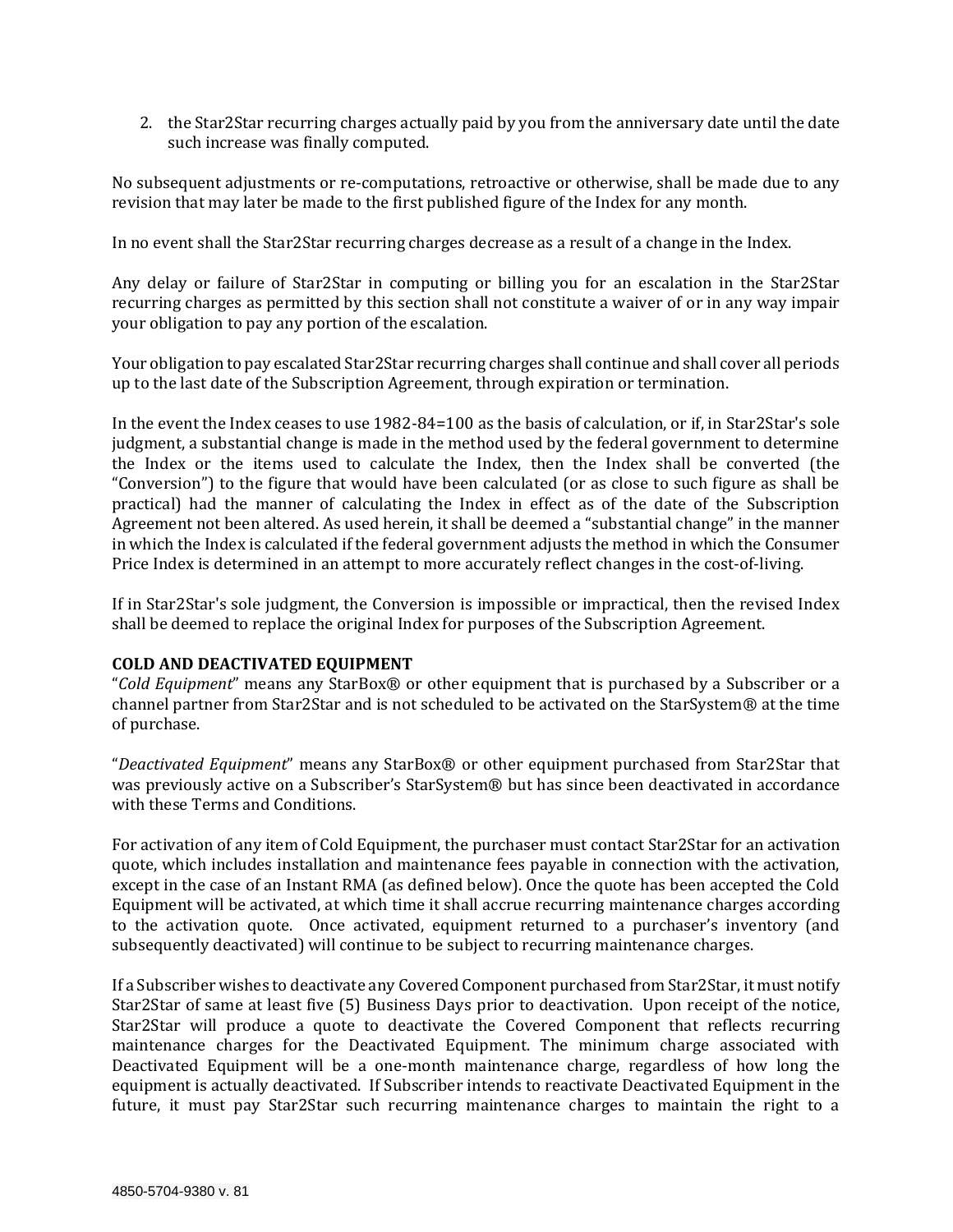replacement from Star2Star in the event of a subsequent failure. Star2Star will not reactivate any Deactivated Equipment for which it has not received full and timely recurring maintenance payments.

If any item of Cold Equipment or Deactivated Equipment is used to replace any Covered Component that is the subject of an RMA request, subject to the other replacement conditions contained in these Terms and Conditions, Star2Star will provide activation for the Cold or Deactivated Equipment. Star2Star will also provide a replacement for the non-functional Covered Component that is of the same or comparable model and functionality as the original item.

Any owner of Cold Equipment or Deactivated Equipment may use Cold or Deactivated Equipment to temporarily replace non-functioning equipment (an "Instant RMA") that is the subject of an RMA request. If Cold or Deactivated Equipment is temporarily used Star2Star will not invoice for any installation charges or any additional maintenance charges beyond those that are already payable for the non-functioning equipment. However, if the owner of such temporary equipment wishes to deactivate, and take it back into its inventory, it must pay recurring maintenance charges from the date of deactivation and must request a deactivation quote from Star2Star describing those charges.

In the event that any Cold Equipment or Deactivated Equipment is activated as a result of an Instant RMA, Star2Star will ship the replacement equipment directly to the owner of the defective Covered Component. If the RMA is for a Subscriber and the temporary equipment is not from Subscriber's own inventory, it shall be the responsibility of the party providing the temporary equipment to retrieve it from the Subscriber. If the owner of the Cold Equipment or Deactivated Equipment desires to take that equipment, or the replacement equipment, back into its inventory, it must contact Star2Star to request same.

A Subscriber may deactivate Covered Component and place it in its own inventory at any time in compliance with these Terms and Conditions. Also, upon the expiration of any Subscriber Agreement with Star2Star, ownership of Cold Equipment and Deactivated Equipment may be transferred from a Subscriber to a Star2Star channel partner in good standing with Star2Star. However, Star2Star will not activate any equipment that was transferred by a Subscriber that was in default of any term of its Subscriber Agreement at the time of transfer, including payment of all amounts owed to Star2Star. Any party may cure the default of a Subscriber.

Ordering or activation of Cold Equipment will not affect the duration of any existing agreement with Star2Star and any existing agreement will continue to operate on its own terms upon the ordering or activation of Cold Equipment.

### **RMA PROCESS**

Replacement orders will be shipped the same Business Day when the order is received by Star2Star before 3:00 P.M. Eastern Time, for next Business Day delivery to destinations in the continental United States (Alaska, Hawaii, Puerto Rico and Canada may require additional time). Replacement orders received after 3:00 P.M. will be processed on Star2Star's next Business Day.

If a piece of Covered Equipment is inoperable, Subscriber is to first contact its authorized Star2Star reseller for an immediate replacement from its stock (if available) or to authorize replacement as stated above.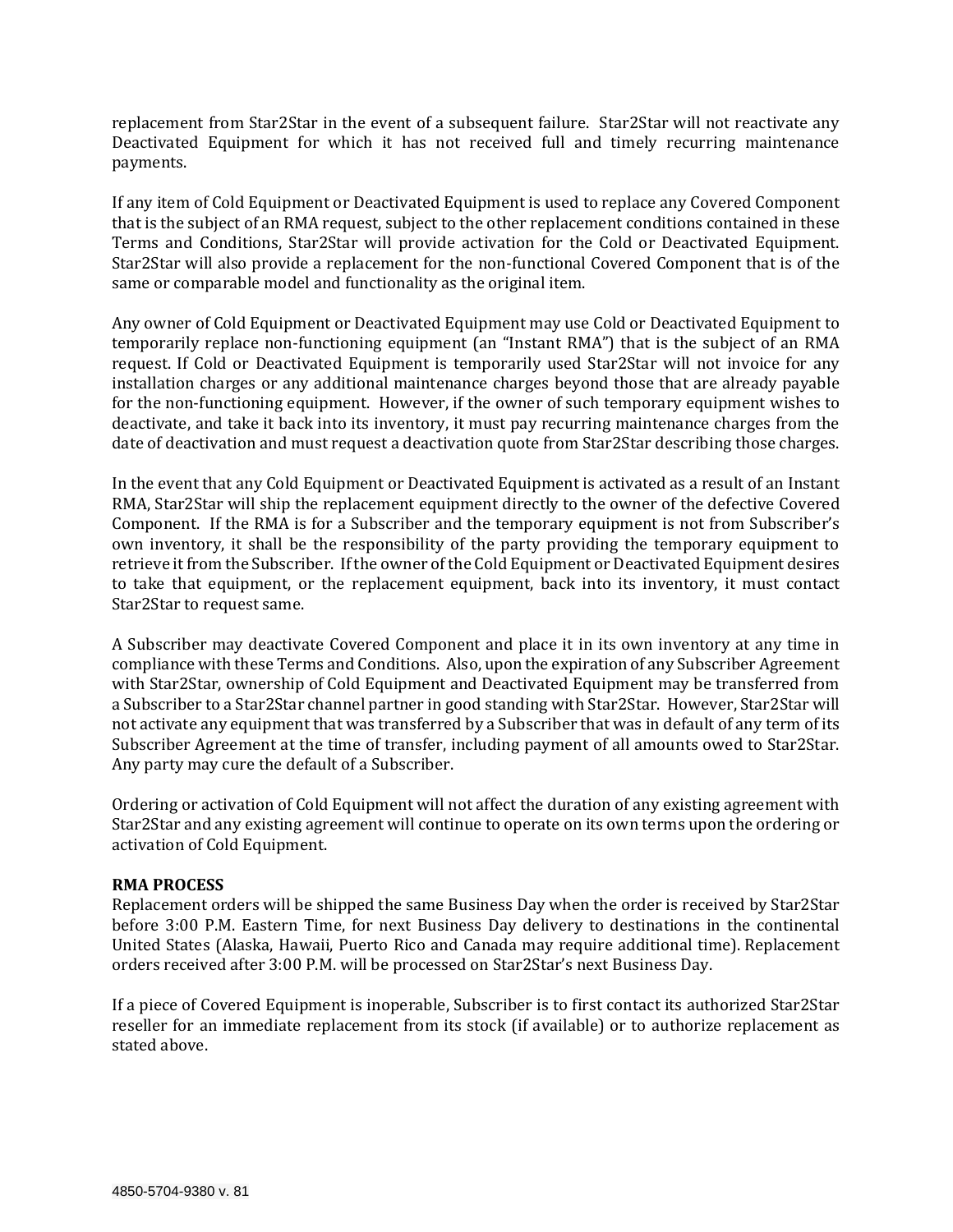#### **INDEMNIFICATION**

YOU AGREE TO DEFEND, INDEMNIFY, AND HOLD STAR2STAR, ITS OFFICERS, DIRECTORS, EMPLOYEES, AFFILIATES AND AGENTS AND ANY OTHER SERVICE PROVIDER WHO FURNISHES SERVICES TO YOU IN CONNECTION WITH THESE TERMS AND CONDITIONS OR THE SERVICE, HARMLESS FROM ANY AND ALL CLAIMS, LOSSES, DAMAGES, FINES, PENALTIES, COSTS AND EXPENSES (INCLUDING, WITHOUT LIMITATION, REASONABLE ATTORNEYS FEES) BY, OR ON BEHALF OF, YOU OR ANY THIRD PARTY OR USER OF YOUR SERVICE, INCLUDING BUT NOT LIMITED TO THE STAR2STAR SERVICES, THE STAR2STAR EQUIPMENT, OR THESE TERMS AND CONDITIONS, INCLUDING, BUT NOT LIMITED TO THE LACK OF 911 DIALING OR MESSAGING OR DIALING ASSOCIATED WITH A SECURITY SYSTEM. THIS PARAGRAPH SHALL SURVIVE TERMINATION OF THESE TERMS AND CONDITIONS.

YOU AGREE THAT STAR2STAR SHALL NOT BE RESPONSIBLE FOR ANY THIRD PARTY CLAIMS AGAINST US THAT ARISE FROM YOUR USE OF THE SERVICES. FURTHER, YOU AGREE TO REIMBURSE US FOR ALL COSTS AND EXPENSES RELATED TO THE DEFENSE OF ANY SUCH CLAIMS, INCLUDING ATTORNEYS' FEES, UNLESS SUCH CLAIMS ARE BASED ON OUR INTENTIONAL MISCONDUCT OR GROSS NEGLIGENCE. THIS PROVISION WILL CONTINUE TO APPLY AFTER THE SERVICE ENDS.

### **LIMITATIONS OF LIABILITY**

BY SUBSCRIBING FOR AND/OR USING THE SERVICE, YOU AGREE THAT YOU HAVE READ THESE TERMS AND CONDITIONS AND UNDERSTAND THE LIMITATIONS OF THE STAR2STAR SERVICE DESCRIBED HEREIN.

STAR2STAR'S LIABILITY TO YOU ON ACCOUNT OF ANY ACT OR OMISSION OF STAR2STAR RELATED TO THESE TERMS AND CONDITIONS, INCLUDING ACTS OR OMISSIONS RELATED TO 911 DIALING OR MESSAGING, SHALL BE LIMITED TO ACTUAL DAMAGE TO REAL OR TANGIBLE PERSONAL PROPERTY, OR BODILY INJURY OR DEATH PROXIMATELY CAUSED BY STAR2STAR'S INTENTIONAL MISCONDUCT OR GROSS NEGLIGENCE. EXCEPT FOR DAMAGES THAT ARE THE DIRECT RESULT OF STAR2STAR'S INTENTIONAL MISCONDUCT OR GROSS NEGLIGENCE, YOU WILL NOT BE ENTITLED TO ANY OTHER DAMAGES, INCLUDING BUT NOT LIMITED TO INDIRECT OR CONSEQUENTIAL DAMAGES, REGARDLESS OF THE FORM OF ACTION. STAR2STAR AND ITS EMPLOYEES, AGENTS, CONTRACTORS, AND REPRESENTATIVES WILL HAVE NO LIABILITY WHATSOEVER FOR ANY UNAUTHORIZED ACCESS, DAMAGES OR MODIFICATIONS TO, OR LOSS OR DESTRUCTION OF, ANY OF YOUR SOFTWARE, FILES, DATA OR PERIPHERALS OR FOR COPYRIGHT, TRADEMARK, PATENT, TRADE SECRET OR OTHER INTELLECTUAL PROPERTY INFRINGEMENT.

Star2Star shall not be liable for any delay or failure to provide any Star2Star Services, including, without limitation, 911 dialing or Messaging, at any time or from time to time, or any interruption or degradation of voice quality, or loss or damage that is caused by an event outside the control of Star2Star (each a "Force Majeure Event"), including, without limitation, any of the following: (a) acts of God; (b) flood, fire, earthquake, named storms, hurricanes, pandemics, epidemics or quarantines; (c) war, invasion, hostilities (whether declared or not), terrorist threats or acts, riot, or other civil unrest; (d) court or government order, law, or actions, including without limitation orders resulting directly or indirectly in Star2Star's authorization to conduct business or provide the Star2Star Service, including, without limitation, 911 dialing or Messaging or restricting or prohibiting the operation or delivery of the Star2Star Services in full or in part, and including also the failure to obtain, or the termination or withdrawal of, any permit or license required to do business or for the operation or delivery of the Star2Star Services; (e) embargoes or blockades in effect on or after the date of this Agreement; (f) national or regional emergency (whether declared or not); (g) strikes,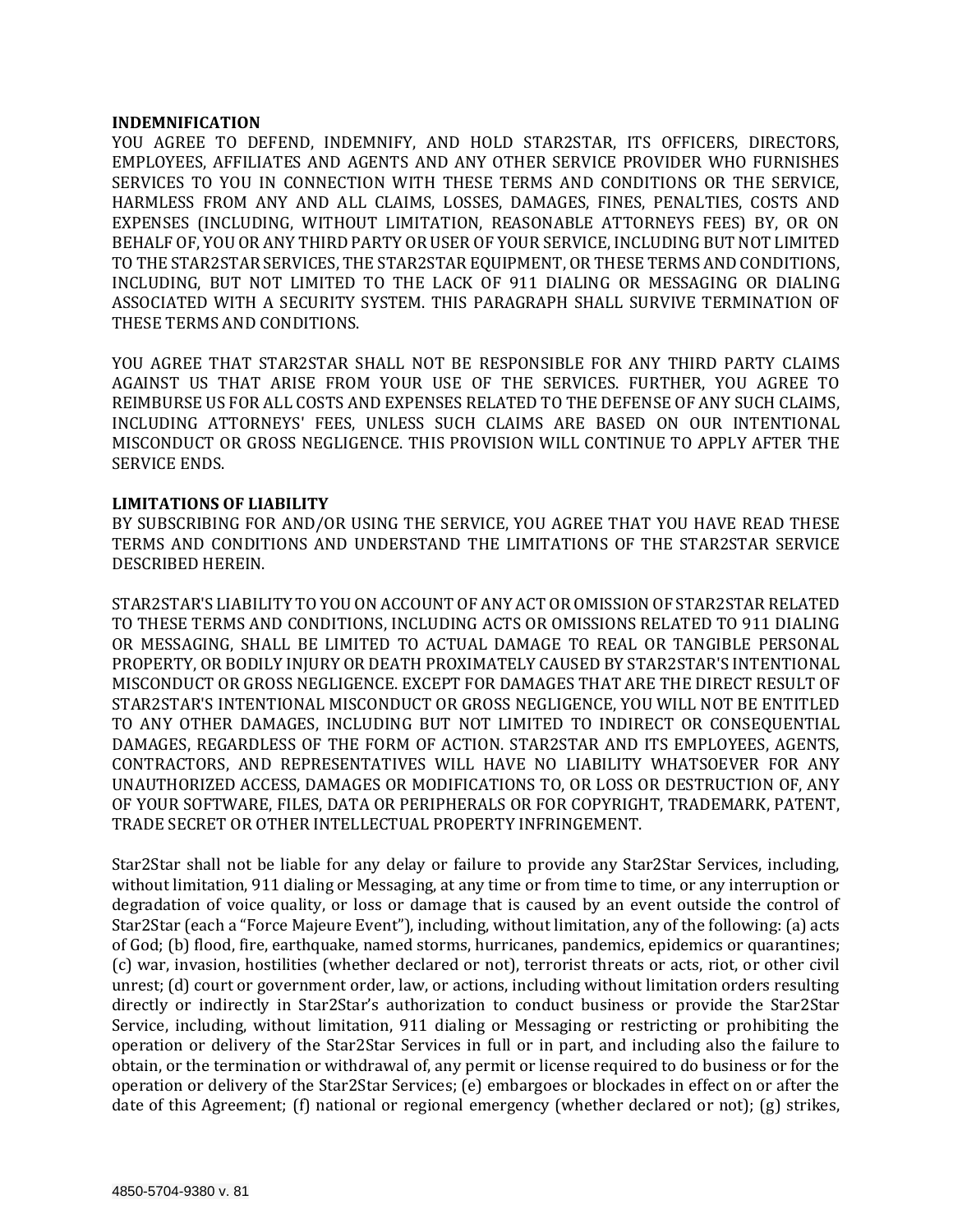labor stoppages or slowdowns, or other industrial disturbances affecting third-parties, including if due in whole or in part to any events listed in items (a) to (i) of this paragraph; (h) shortage of adequate power or transportation facilities, dysfunction, modification or upgrades of telecommunications networks or equipment (including as a result of the act or omission of an underlying carrier, ISP or other third-party service provider), machine viruses, cyber-attacks, and data breaches; (i) any other similar events or circumstances beyond the control of Star2Star; and (j) any act or omission of you or any person using any Star2Star Services, including, without limitation, 911 dialing or Messaging or device provided to you.

Further, Star2Star shall not be liable to you or others for any damages arising from the content of any data transmission, communication or message transmitted to or received by you (whether read or unread, solicited or unsolicited), or losses resulting from any goods or service purchased or messages received or transactions entered into through the service.

Star2Star's aggregate liability for (i) any failure or mistake; (ii) any claim with respect to Star2Star's performance or nonperformance hereunder or (iii) any Star2Star act or omission in connection with the subject matter hereof shall in no event exceed the total monthly service fees Star2Star has received from Subscriber in the twelve (12) months prior to the date of the first act, omission or failure that gives rise to the claim.

### **DISCLAIMER OF DAMAGES**

EXCEPT AS PROVIDED ABOVE, IN NO EVENT SHALL STAR2STAR, ITS OFFICERS, DIRECTORS, EMPLOYEES, AFFILIATES OR AGENTS OR ANY OTHER SERVICE PROVIDER WHO FURNISHES SERVICES TO YOU IN CONNECTION WITH THESE TERMS AND CONDITIONS OR THE SERVICE BE LIABLE FOR ANY DIRECT, INCIDENTAL, INDIRECT, SPECIAL, PUNITIVE, EXEMPLARY OR CONSEQUENTIAL DAMAGES, OR FOR ANY OTHER DAMAGES, INCLUDING INABILITY TO BE ABLE TO DIAL OR MESSAGE 911 OR TO ACCESS EMERGENCY SERVICE PERSONNEL THROUGH THE SERVICE. THE DISCLAIMER AND LIMITATIONS SET FORTH HEREIN APPLY TO CLAIMS FOUNDED IN BREACH OF CONTRACT, BREACH OF WARRANTY, PRODUCT LIABILITY, TORT AND ANY AND ALL OTHER THEORIES OF LIABILITY AND APPLY WHETHER OR NOT STAR2STAR WAS INFORMED OF THE LIKELIHOOD OF ANY PARTICULAR TYPE OF DAMAGES.

Some states do not allow the exclusion or limitation of certain damages or other modifications of or limitations to certain remedies, so the above exclusion or limitation may not apply to you, in whole or in part.

#### **NO WARRANTIES ON THE STAR2STAR SERVICES**

STAR2STAR MAKES NO WARRANTIES, EXPRESS OR IMPLIED, INCLUDING BUT NOT LIMITED TO, ANY IMPLIED WARRANTIES OF MERCHANTABILITY, FITNESS OF THE SERVICE FOR A PARTICULAR PURPOSE, TITLE OR NON-INFRINGEMENT OR ANY WARRANTY ARISING BY USAGE OF TRADE, COURSE OF DEALING OR COURSE OF PERFORMANCE OR ANY WARRANTY THAT THE STAR2STAR SERVICES WILL MEET YOUR REQUIREMENTS. WITHOUT LIMITING THE FOREGOING, STAR2STAR DOES NOT WARRANT THAT THE STAR2STAR SERVICES WILL BE WITHOUT FAILURE, DELAY, INTERRUPTION, ERROR, DEGRADATION OF VOICE OR VIDEO QUALITY OR LOSS OF CONTENT, DATA OR INFORMATION. STATEMENTS AND DESCRIPTIONS CONCERNING THE STAR2STAR SERVICES OR ANY STAR2STAR DEVICE, IF ANY, BY STAR2STAR OR STAR2STAR'S AGENTS OR INSTALLERS ARE INFORMATIONAL AND ARE NOT GIVEN AS A WARRANTY OF ANY KIND. WE DO NOT AUTHORIZE ANYONE, INCLUDING, BUT NOT LIMITED TO, STAR2STAR EMPLOYEES, AGENTS OR REPRESENTATIVES, TO MAKE A WARRANTY OF ANY KIND ON OUR BEHALF AND YOU SHOULD NOT RELY ON ANY SUCH STATEMENT.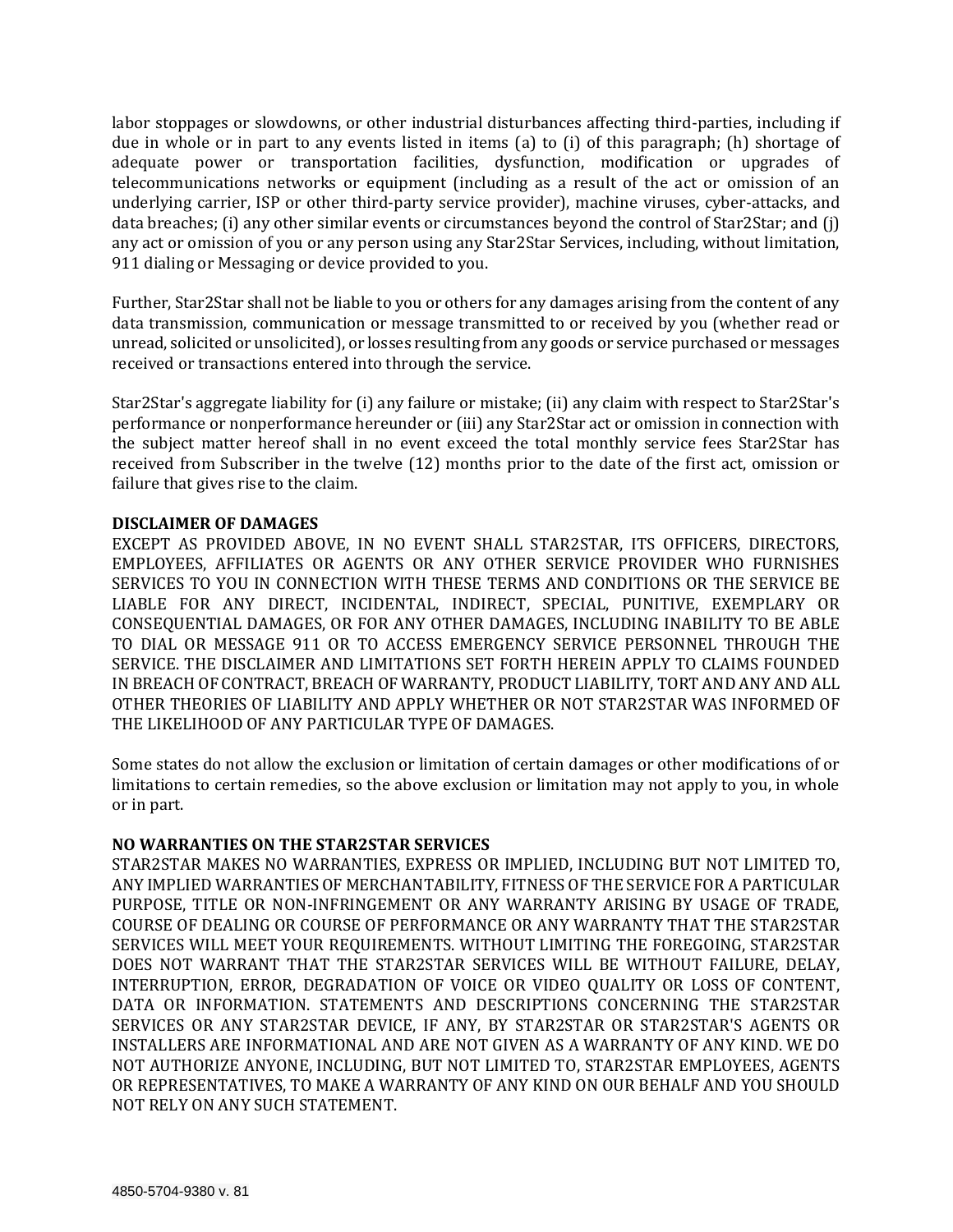# **NO WARRANTIES, OR LIMITED WARRANTIES FOR STAR2STAR EQUIPMENT**

EXCEPT AS EXPRESSLY HEREIN PROVIDED, STAR2STAR MAKES NO WARRANTIES OF ANY KIND, EXPRESS OR IMPLIED, AND SPECIFICALLY DISCLAIMS ANY WARRANTY OF MERCHANTABILITY, FITNESS OF THE STAR2STAR EQUIPMENT FOR A PARTICULAR PURPOSE, TITLE OR NON-INFRINGEMENT OR ANY WARRANTY ARISING BY USAGE OF TRADE, COURSE OF DEALING OR COURSE OF PERFORMANCE OR ANY WARRANTY THAT THE, STAR2STAR EQUIPMENT OR ANY FIRMWARE OR SOFTWARE IS "ERROR FREE" OR WILL MEET YOUR REQUIREMENTS.

SD-WAN equipment used in conjunction with active Star2Star Services is covered by a 1-year manufacturer's warranty. If the SD-WAN equipment fails due to a manufacturing defect within 1 year from the date of purchase, Star2Star will work with the manufacturer to provide a replacement to Subscriber at Star2Star's expense. SD-WAN equipment is not covered by Star2Star's next Business Day replacement policy.

### **DISPUTE RESOLUTION AND MANDATORY ARBITRATION**

All terms, provisions and agreements set forth in the [Arbitration Policy](http://www.star2star.com/arbitration-policy) (except to the extent expressly modified herein) are hereby incorporated herein by reference with the same force and effect as though fully set forth herein.

# **VENUE AND CHOICE OF LAW**

The foregoing notwithstanding, Star2Star may initiate legal action for non-payment of services, equipment or other items furnished to you or others at your direction, as well as for any other cause of action as may be necessary to protect any and all interests of Star2Star. Your Subscription Agreement, these Terms and Conditions, and Related Documents and any legal action shall be interpreted under and pursuant to Florida law, without regard to principles of conflicts of law to the extent such principles or rules would require or permit the application of the laws of any jurisdiction other than those of the State of Florida. The Parties herein agree that any legal suit, action or proceeding arising out of or relating to your Subscription Agreement, these Terms, and Conditions and any Related Documents shall be instituted in the federal courts of the United States of America located in the Middle District of Florida, Tampa Division, or the courts of the state of Florida, located in Sarasota County, Florida, and each party irrevocably submits to the exclusive jurisdiction of such courts in any such suit, action or proceeding.

### **REMEDIES CUMULATIVE**

All remedies of Star2Star under these Terms and Conditions, Subscription Agreement or any of the Related Documents are cumulative and may, to the extent permitted by law, be exercised concurrently or separately, and the exercise of any one remedy shall not be deemed to be an election of such remedy to the exclusion of all others or to preclude the exercise of any other remedy.

# **NO THIRD PARTY BENEFICIARIES**

No provision of these Terms and Conditions provides any person or entity other than Star2Star and you with any remedy, claim, liability, the right of reimbursement, or cause of action or creates any other third party beneficiary rights.

### **ASSIGNMENT**

Star2Star can assign all or part of its rights or duties under these Terms and Conditions without notifying you, and without such assignment being considered a change to the Terms and Conditions.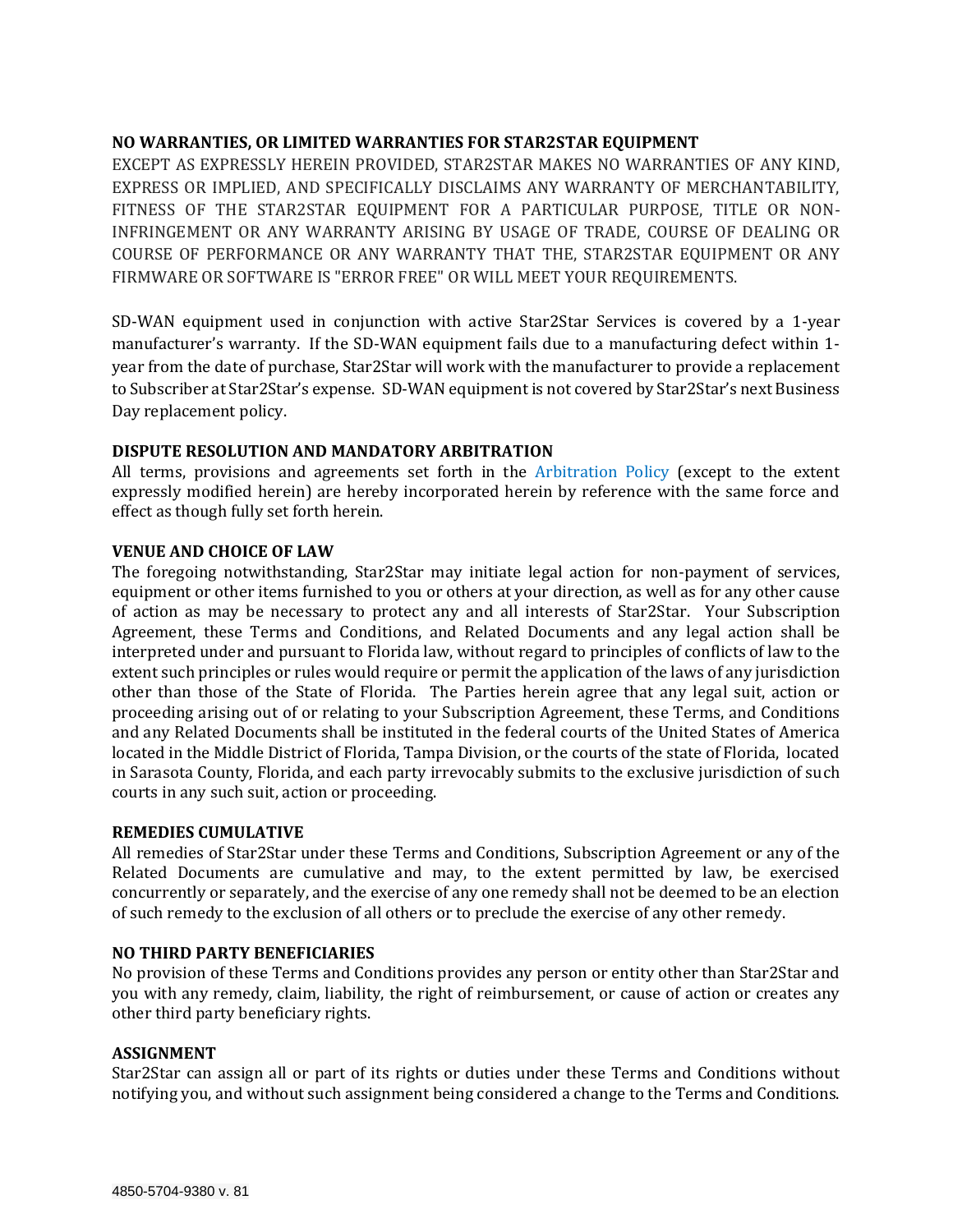In such cases, Star2Star will have no further obligations to you. You may not assign these Terms and Conditions or the services under any circumstances without our prior written consent. Subject to these restrictions, these Terms and Conditions will bind the heirs, successors, subcontractors, and assigns of the respective parties, who will receive its benefits.

## **NOTICES**

Notices from you to Star2Star must be via email to [starcare@star2star.com.](mailto:starcare@star2star.com) Star2Star's notice to you under these Terms and Conditions will be provided via email to the person designated on your Subscription Agreement as your Star2Star Subscriber Contact. Notices from you to Star2Star regarding cancellation and/or termination of your Star2Star Subscriber Agreement must be sent via email to [starcare@star2star.com.](mailto:starcare@star2star.com)

### **SEVERABILITY**

If an arbitrator or court of competent jurisdiction declares any part of these Terms and Conditions invalid or unenforceable as drafted, it is intended that such provision is amended and construed in a manner designed to effectuate the purposes of the provision to the fullest extent permitted by law. If such provision cannot be so amended and construed, it shall be severed, and all other parts of these Terms and Conditions shall remain valid and enforceable. Such invalidity or non-enforceability will not invalidate or render unenforceable any other portion of these Terms and Conditions.

### **SURVIVABILITY**

The provisions of these Terms and Conditions that, by their nature and content, must survive the completion, rescission, termination or expiration of these Terms and Conditions in order to achieve the fundamental purposes of these Terms and Conditions (including, without limitation, those provisions such as confidentiality, dispute resolution, and indemnification), shall so survive and continue.

### **ENTIRE AGREEMENT; AMENDMENT; AUTHORITY**

These Terms and Conditions, the Privacy Policy, the Star2Star Subscriber Agreement and the other Related Documents constitute the entire agreement concerning the Star2Star Service and the Star2Star Equipment between us and supersedes all prior agreements, understandings, statements or proposals concerning the Star2Star Service and the Star2Star Equipment, including representations, whether written or oral. The language contained in any purchase order, invoice acknowledgment form, or other ordering document or communication from Subscriber that is not specifically accepted by an authorized officer of Star2Star in writing shall not vary the Subscriber Agreement, these Terms, and Conditions, or any of the other Related Documents. The Parties hereby waive all such language and agree that any such language shall not be enforceable between the Parties.

These Terms and Conditions can be amended at any time by Star2Star in its sole and absolute discretion. No written or oral statement, advertisement, or service description not expressly contained in these Terms and Conditions, as amended from time to time, shall be used to contradict, explain, or supplement them. Neither you nor Star2Star is relying on any representations or statements by the other party or any other person which are not included in these Terms and Conditions.

You represent that you have carefully reviewed these Terms and Conditions and fully understand each and every one of them. You further represent that you have full authority to execute the Star2Star Subscription Agreement on behalf of the Subscriber, as if executed "in person" in Sarasota, Florida, and that the agreement represented by the Subscription Agreement and the Related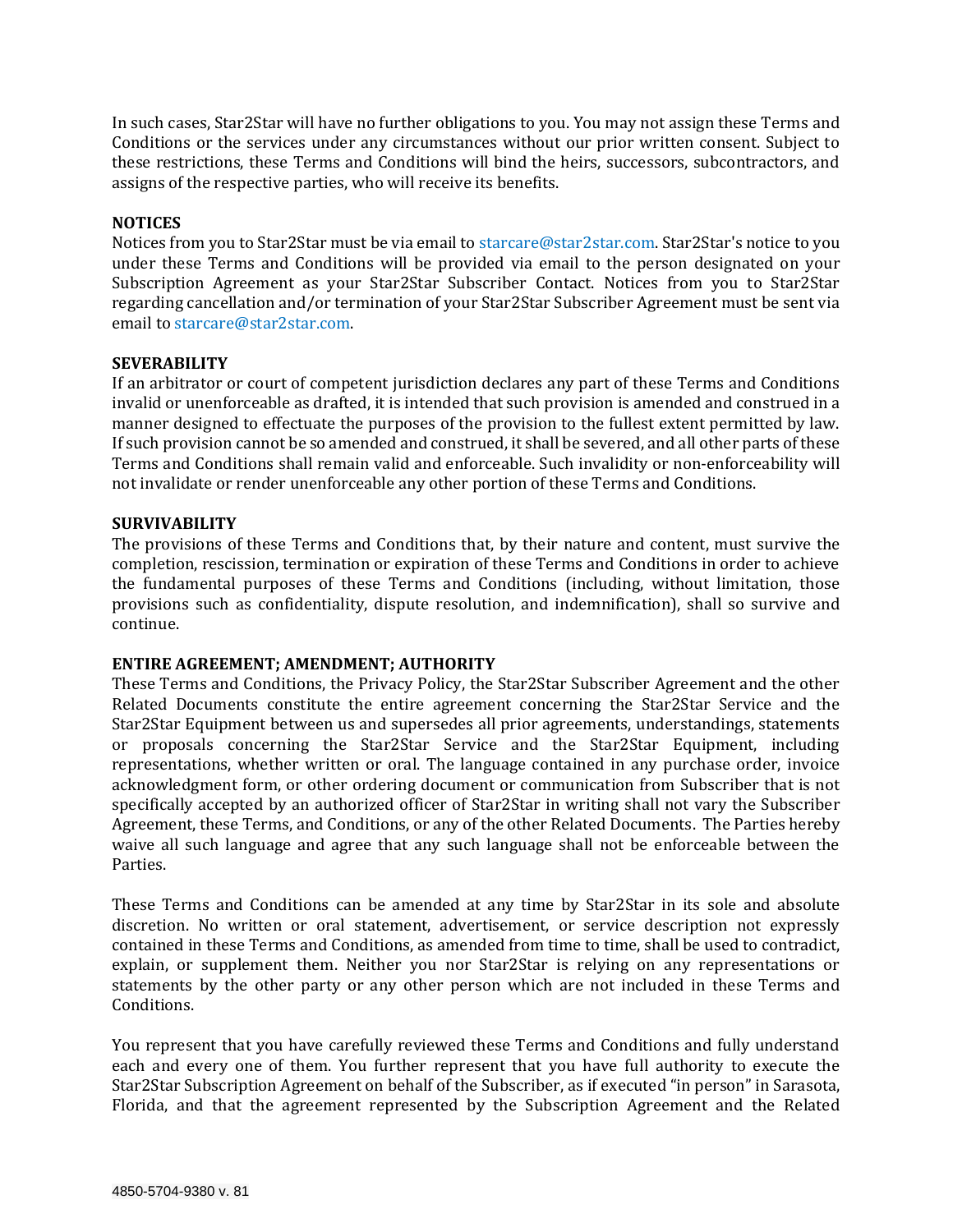Documents constitute the legal, valid and binding obligation of the Subscriber, fully enforceable against the Subscriber in accordance with these Terms and Conditions.

#### **ADDITIONAL TERMS AND CONITIONS REGARDING CONNECTED WORKSPACE**

In addition to all preceding terms and conditions, for those Subscribers that have purchased Connected Workspace service, the following terms and conditions apply:

### **CUSTOMER DATA**

Please refer to Star2Star's [Privacy Policy.](https://www.star2star.com/company/privacy-policy) All Subscriber Data, defined as (a) data stored, in its current file format, in Subscriber's file share(s); (b) non-configuration<sup>3</sup> application data (e.g., a database that stores data for a given line of business application(s)); and (c) data stored in an individual user's user profile is the exclusive property of the Subscriber. Star2Star makes no claim of ownership of Subscriber Data. In the event of a termination of service, Star2Star agrees to return Subscriber Data in a commercially reasonable manner. Subscriber must request return of Subscriber Data within a reasonable amount of time following termination of service, not to exceed fourteen (14) days. Failure to request return of Subscriber Data within fourteen days of termination of service may result in the loss of Subscriber Data. Star2Star is not responsible for hardware, software or IT support that may be necessary for the return of Subscriber Data. Star2Star shall not be liable for any lost data or interruption of service.

#### **LINE OF BUSINESS APPLICATIONS**

To the extent Subscriber has requested Star2Star to manage its licensed third party software on Star2Star's servers, the following paragraph shall apply. Subscriber agrees that it is paying a monthly recurring charge to, in part, lease a portion of a server or servers as necessary to manage the software. Subscriber acknowledges that it has paid all necessary and approximate licensing fees and has a valid license for the software. Subscriber acknowledges that Star2Star is not renting, sublicensing, assigning, loaning, reselling, transferring, or distributing the software in violation of any end user license agreement between Subscriber and the licensor. Subscriber must maintain a support and/or maintenance agreement with a third party software vendor(s). Software updates and upgrades may result in a cost increase based on third party software vendor recommendations and Subscriber is responsible for accepting such increases. In the event of any breach of the end user license agreement, Subscriber agrees to hold harmless, defend and indemnify Star2Star pursuant to the preceding terms and conditions.

### **MINIMUM OPERATING SYSTEM REQUIREMENTS**

Subscriber's desktop performance must meet the minimum requirements for the operating system used. Star2Star Connected Workspace supports Windows® 10, macOS®, iOS®4, and/or Android™<sup>5</sup> (versioning must be current and up-to date). Star2Star does not support thin-client solution; Subscribers may use thin-client solution, but Subscriber understands and accepts that Star2Star will not provide support thereof, nor does Star2Star represent and warrant that system features will work in whole or in part.

 $\overline{a}$ 

<sup>3</sup> For the avoidance of doubt, configuration data is expressly excluded from Subscriber Data and remains property of Star2Star.

<sup>4</sup> iOS is a registered trademark or trademark of Cisco Systems, Inc. and/or its affiliates in the United States and certain other countries.

<sup>5</sup> Android is a trademark of Google LLC.